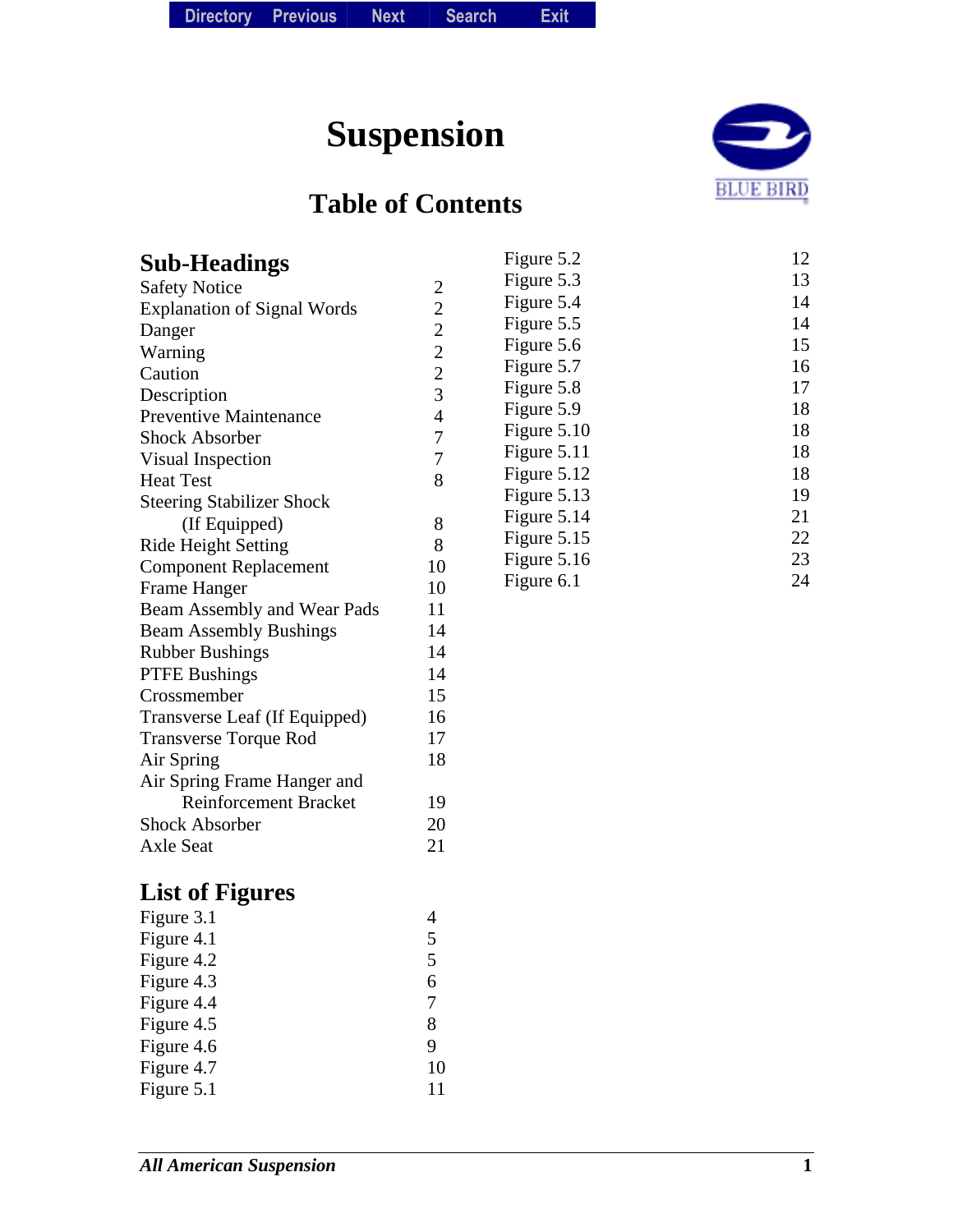# **Suspension**

### **Important Safety Notice**

Proper maintenance service and repair is important to the reliable operation of the suspension. The procedures recommended by Hendrickson and described in this technical publication are methods of performing such maintenance, service and repair.

The warnings and cautions should be read carefully to help prevent personal injury and to assure that proper methods are used. Improper servicing may damage the vehicle, cause personal injury, render is unsafe in operation, or void manufacturer's warranty.

Failure to follow the safety precautions in this manual can result in personal injury and/or property damage. Carefully read, understand and follow all safety related information within this publication and on all decals.

### **Explanation of Signal Words**

Hazard "Signal Words" (Danger-Warning-Caution) appear in various locations throughout this publication. Information accented by one of these signal words must be observed to help minimize the risk of personal injury to service personnel, or possibility of improper service methods which may damage the vehicle or render it unsafe. Additional Notes or Service Hints are utilized to emphasize areas of procedural importance and provide suggestions for ease of repair. The following definitions indicate the use of these signal words as they appear throughout the publication.

### **Danger**

Indicates immediate hazards which will result in severe personal injury or death.

### **Warning**

Indicates hazards or unsafe practices that could result in severe personal injury or death.

### **Caution**

Indicates hazards or unsafe practices which could result inn damage to machine or minor personal injury.

### **Warnings and Cautions**

There are various warnings and cautions that should be read carefully to minimize the risk of personal injury and to assure that proper methods are used. Improper servicing may damage the vehicle or render it unsafe in operation.

### **Load Capacity**

#### **Warning**

*Hendrickson Suspension reminds users to adhere to the published capacity ratings for the suspensions. Add-on axle attachments and other load transferring devices can increase the suspension load above the rated and approved capacities which could result in failure and loss of vehicle control, possibly causing personal injury or property damage.* 

### **Modifying Components**

#### **Warning**

*Do not modify or rework parts. Do not use substitute parts of the suspension. Use of a modified or replacement parts not authorized by Hendrickson may not meet Hendrickson's specifications, and can result in failure of the part, loss of vehicle control, and possible personal injury or property damage. Use only Hendrickson authorized replacement parts. Do no modify parts without authorization from Hendrickson.*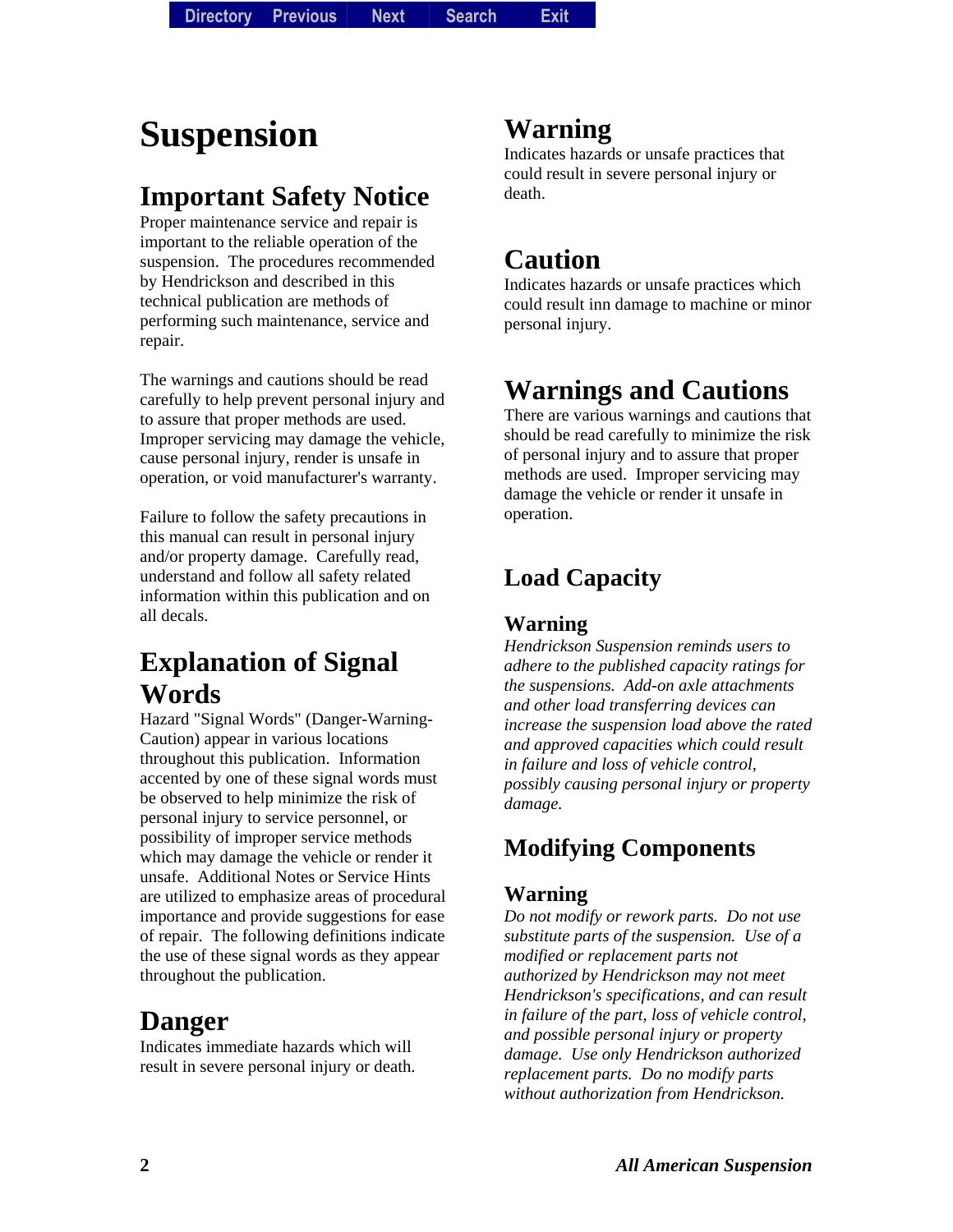### **Torch Welding**

#### **Warning**

*Do not use a cutting torch to remove any attaching fasteners. The use of heat on suspension components will adversely affect the strength of these parts. A component damaged in this manner can result in the loss of vehicle control and possible personal injury or property damage*.

### **Procedures and Tools**

#### **Caution**

*A mechanic using a service procedure or tool which has not been recommended by Hendrickson must first satisfy himself that neither his safety nor the vehicle's safety will be jeopardized by the method or tool selected. Individuals deviating in any manner from the instructions provided assume all risks of consequential personal injury or damage to equipment involved*.

### **Personnel Protective Equipment**

#### **Warning**

*Always wear proper eye protection and other required personal protective equipment to help prevent personal injury when you perform vehicle maintenance, repair or service*.

### **Description**

Based on Hendrickson's proven ParaLift Ultra steerable lift axle system, ParaSteer solves the adverse effects common to front air suspensions. Its durable design and

transverse leaf (9/98-12/99) or transverse torque rod (1/00-current) improve roll stiffness, while providing a degree or ride comfort unmatched by previous air suspensions.

- Four-bar linkage design maintains correct steering geometry under all conditions, minimizing steer error caused by rough road, hard cornering and braking. Results in more precise and accurate control for operator.
- Heavy-duty bushings eliminate lubrication requirements and provide exceptional durability.
- Height control valve maintains precise ride height control, regardless of changing road surfaces, load and driving conditions.
- Heavy-duty air spring design positions load directly over axle for increased equipment protection, as well as premium passenger and operator comfort.
- Transverse leaf (9/98-12/99) or transverse torque rod (1/00-Current) resists lateral axle movement to increase roll stiffness of chassis.
- Shock absorbers turned for optimum damping to further enhance ride quality.

All HPS ParaSteer front steer axle suspensions are intended for installation on standard vehicles from widths of 33.94" to 34.19" or 34.50" to 34.81". It has a capacity of up to 14,600 pounds. HPS is available with I-beam style front steering axles, S-cam brakes, automatic slack adjuster. Weight without axle assembly is 512 lbs. (232 kg).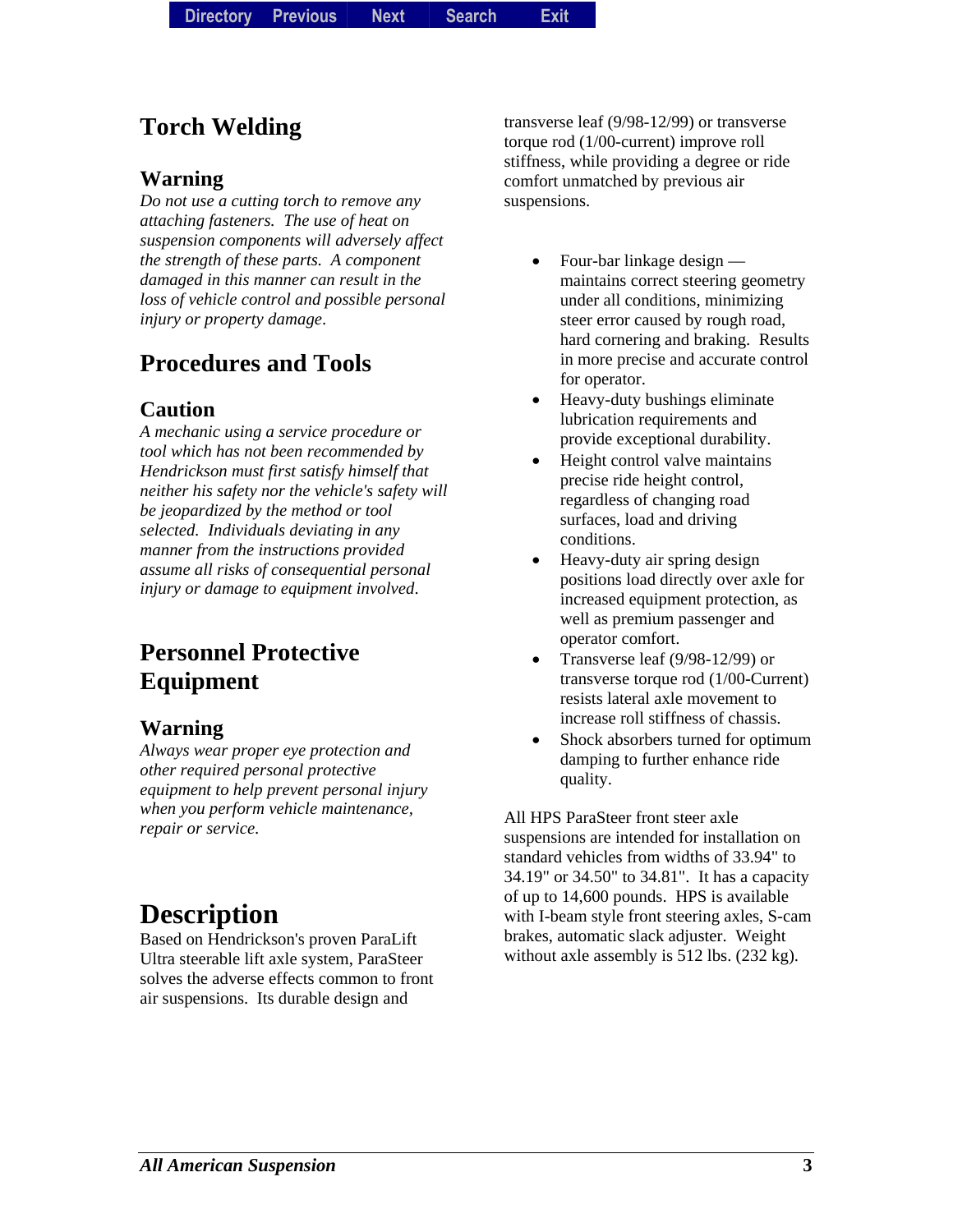



### **Preventive Maintenance**

#### Beam Assembly, Wear Pads, and Transverse Torque Rods

In normal use, these components will function satisfactorily through the life of the vehicle, even though the components may show some wear.

#### **Note**

*If one bushing or wear pad in beam, or one bushing in torque rod requires replacement, Hendrickson recommends all bushings and all wear pads in beam, or both bushings in torque rod be replaced*.

For instructions on beam bushing, wear pads, or transverse torque rod bushing replacement, see the Component Replacement Section of this section.

#### **Vehicles Produced 9/98 – 12/99**

An indication that the Rubber Bushing, PTFE Bushing (**Figure 4.1**) and/or Wear Pads are worn is when the suspension exhibits one or more of the following conditions"

- Air Springs are shifted to the left or right side of vehicle. **Figure 4.2.**
- Excessive lateral movement of the axle (axle movement evaluation).
- Wear Pads show successive grooves as shown in **Figure 4-3.**
- Suspension noise during operation. Contact Hendrickson Tech Service for more information.

If one or more of the above conditions are experienced, replacement is required.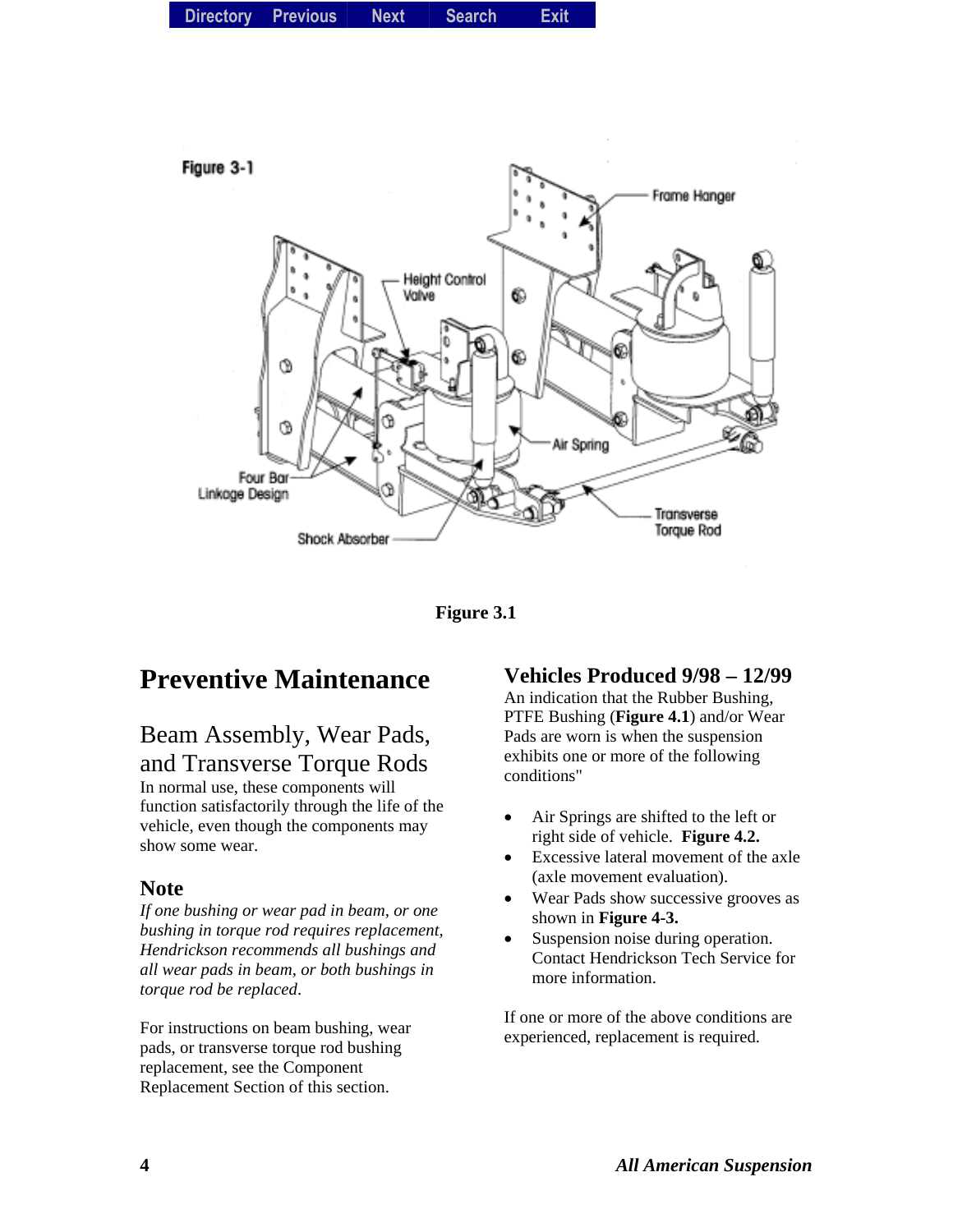| Directory Previous<br><b>Next</b> | <b>Search</b> | <b>Exit</b> |
|-----------------------------------|---------------|-------------|
|-----------------------------------|---------------|-------------|



**Figure 4-1** 





**Figure 4-2**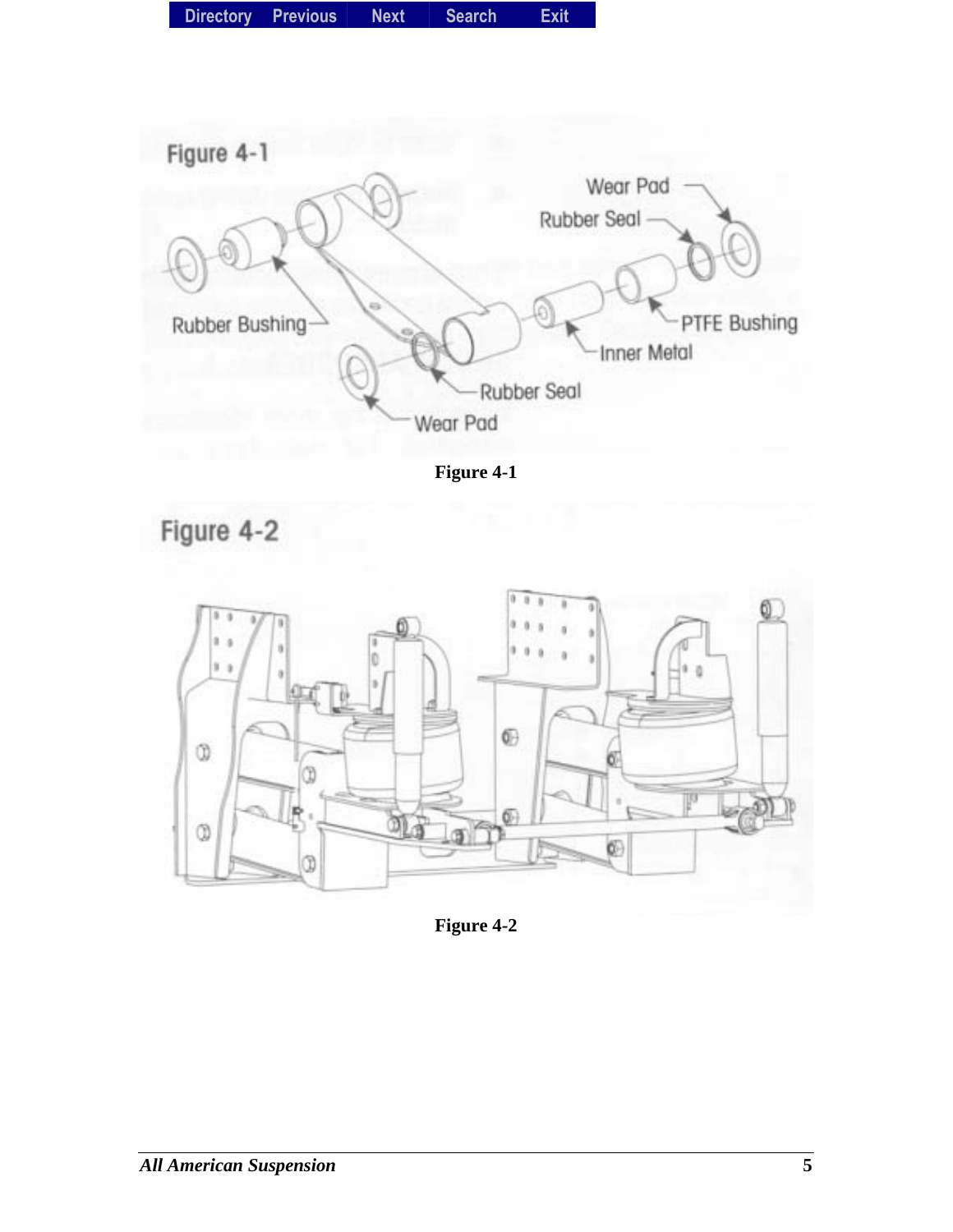## Figure 4-3



**Figure 4-3** 

#### **Vehicles Produced 1/00 – Current**

An indication that the Rubber Bushing, Wear Pads (**Figure 4-4**) and/or Transverse Torque Rod Bushings are worn is when the suspension exhibits one or more of the following conditions:

• Excessive lateral movement of the axle (axle movement evaluation).

- Wear pads show successive grooves as shown in **Figure 4-3**.
- Worn or loose transverse Torque Rod Bushing.
- Suspension noise during operation. Contact Hendrickson Tech Service for more information.

If one or more of the above conditions are experienced, replacement is required.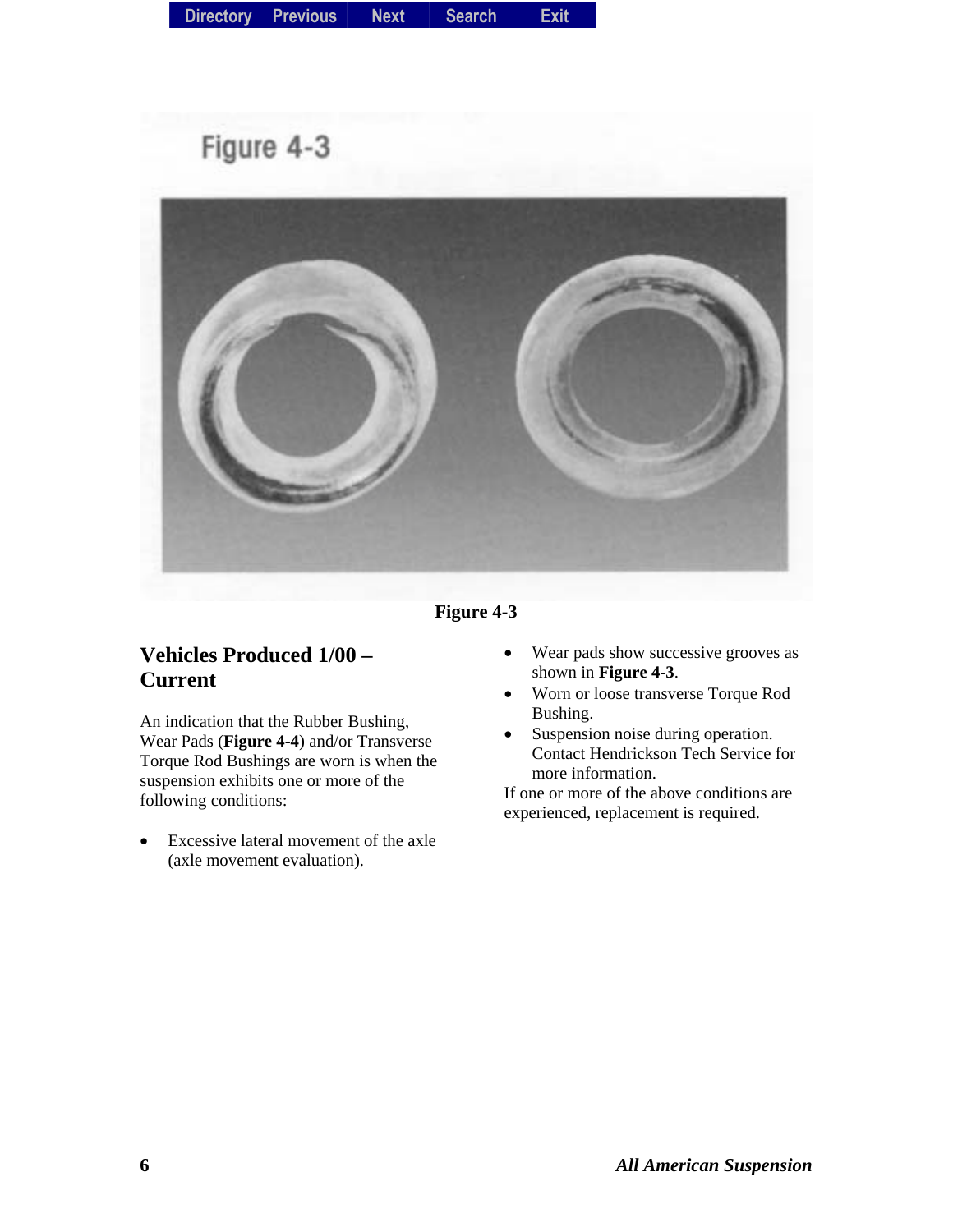

**Figure 4-4** 

### **Shock Absorber**

Inspection of the shock absorber can be performed by doing a heat test, and a visual inspection. For instructions on shock absorber replacement, see the Component Replacement Section of this publication. It is not necessary to replace shock absorbers in pairs if one shock absorber requires replacement.

### **Visual Inspection**

- 1. Inspect bushings for damage or excessive wear.
- 2. Inspect the shock absorber body and dust tube for damage.
- 3. Inspect shock absorber for excessive oil leaks. (Oil misting is normal and acceptable).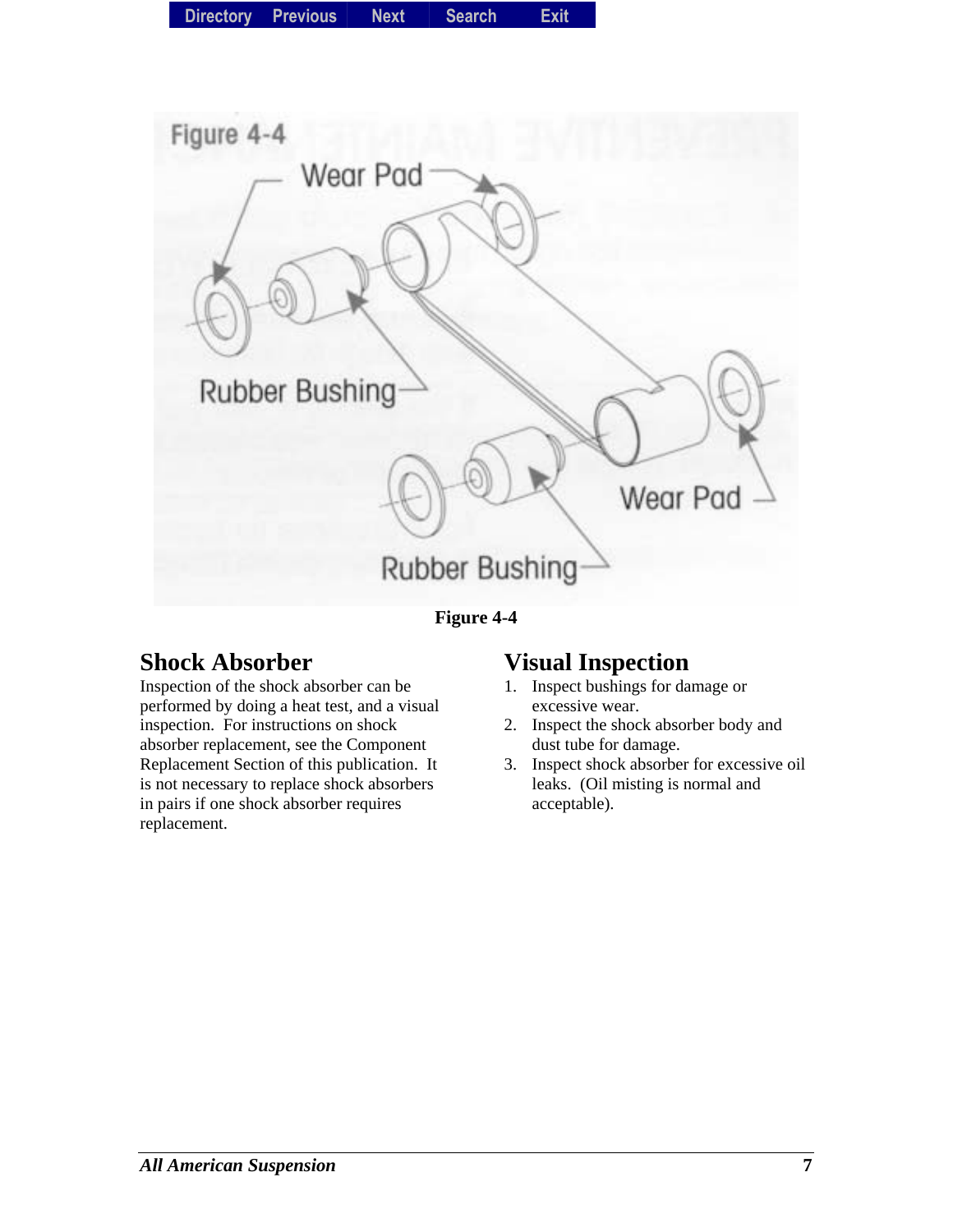| Directory Previous |  | <b>Next</b> | <b>Search</b> | Exit |
|--------------------|--|-------------|---------------|------|
|--------------------|--|-------------|---------------|------|





#### **Heat Test**

1. Drive vehicle at moderate speeds for fifteen minutes.

#### **Warning**

*Do not grab shock absorber as it could possibly cause personal injury.* 

- 2. Touch the shock absorber body carefully below the dust cover. **Figure 4-5.**
- 3. Touch frame to get ambient reference, a warm shock is acceptable; a cold shock should be replaced.

### **Steering Stabilizer Shock (If Equipped)**

Inspection of the stabilizer shock can only be performed visually.

- 1. Inspect the bushings for damage or excessive wear.
- 2. Inspect the stabilizer shock and dust tube for damage.

3. Inspect the stabilizer shock for excessive oil leaks.

### **Ride Height Setting**

The proper ride height is essential for maximum ride quality and performance. Proper adjustment of the ride height control valve is described below. If the height control valve or the linkage assembly become damaged, they will require replacement. See the Component Replacement Section in this publication.

- 1. Place the vehicle on level floor.
- 2. Free and center all suspension joints by slowly moving the vehicle back and forth without applying the brakes. When coming to a complete stop, make sure the parking brakes are released.
- 3. Chock the rear wheels of the vehicle.
- 4. Loosen the clamp on the adjustable extension rod joint.
- 5. Remove the locknut and washer at height control valve leveling arm.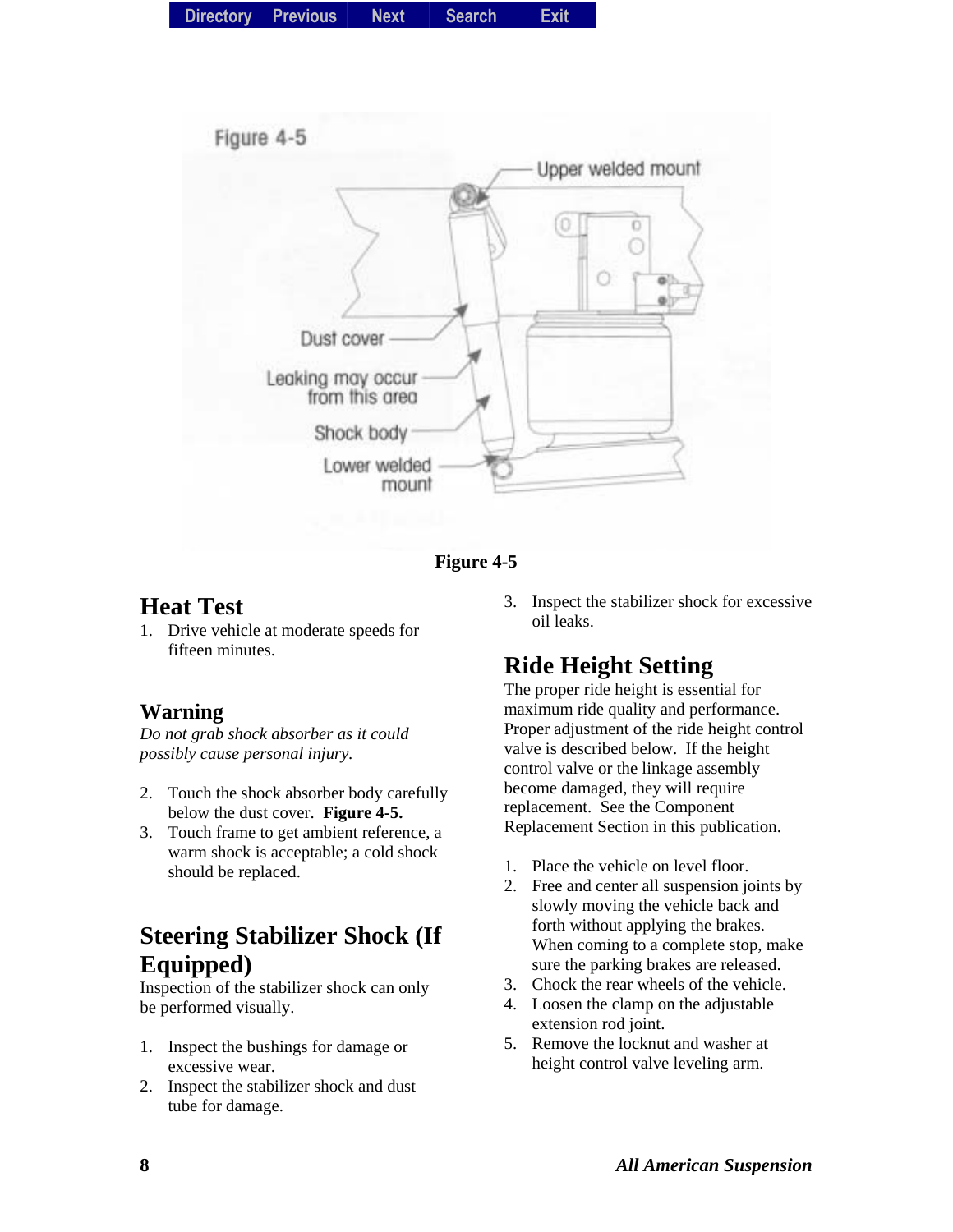|  | Directory Previous | <b>Next</b> | <b>Search</b> | Exit |
|--|--------------------|-------------|---------------|------|
|--|--------------------|-------------|---------------|------|





6. Verify that air system is at full operating pressure. Exhaust the air in the air springs to relax the suspension. Then refill the air springs to proper ride height. The normal running length of the shock absorber measures the ride heights for the HPS from center of eye to center of eye. **Figure 4-6.** The

specific running length of the shock absorber varies for specific OEM applications as shown in the matrix. The matrix also shows the shock height for the Hendrickson HAS suspension. This is to be used for vehicles also equipped with the HAS suspension and is for reference only.

|                                     | <b>Dimension A</b> | <b>Dimension B</b>                                                                               | <b>Dimension C</b><br>(not shown)                  |
|-------------------------------------|--------------------|--------------------------------------------------------------------------------------------------|----------------------------------------------------|
| <b>OEM</b> and Model                | <b>Ride Height</b> | <b>Shock Absorber</b><br><b>Length at Ride</b><br>Height with a<br>Tolerance of <sup>1</sup> /4" | <b>HAS Shock Length</b><br>(For reference<br>only) |
| Blue Bird—<br><b>RE/QBRE</b>        | 5.75"              | 18"                                                                                              | 21.75                                              |
| Blue Bird-<br><b>TCFE/CSFE</b>      | 7.5"               | 18.5"                                                                                            | 24.75                                              |
| Blue Bird-<br><b>TSFE/CIFE</b>      | 9.5"               | 18.5"                                                                                            | 24.75                                              |
| Blue Bird—TCFE<br><b>Flat Floor</b> | 9.5"               | 18.5"                                                                                            | 24.75                                              |
| Blue Bird-A3RE                      | 7.5                | 18.5"                                                                                            | 21.75                                              |
| Blue Bird—A3FE                      | 7.5                | 18.5                                                                                             | 24.75                                              |
| Standard                            | 8" & 7"            | 18.0                                                                                             | 21.75                                              |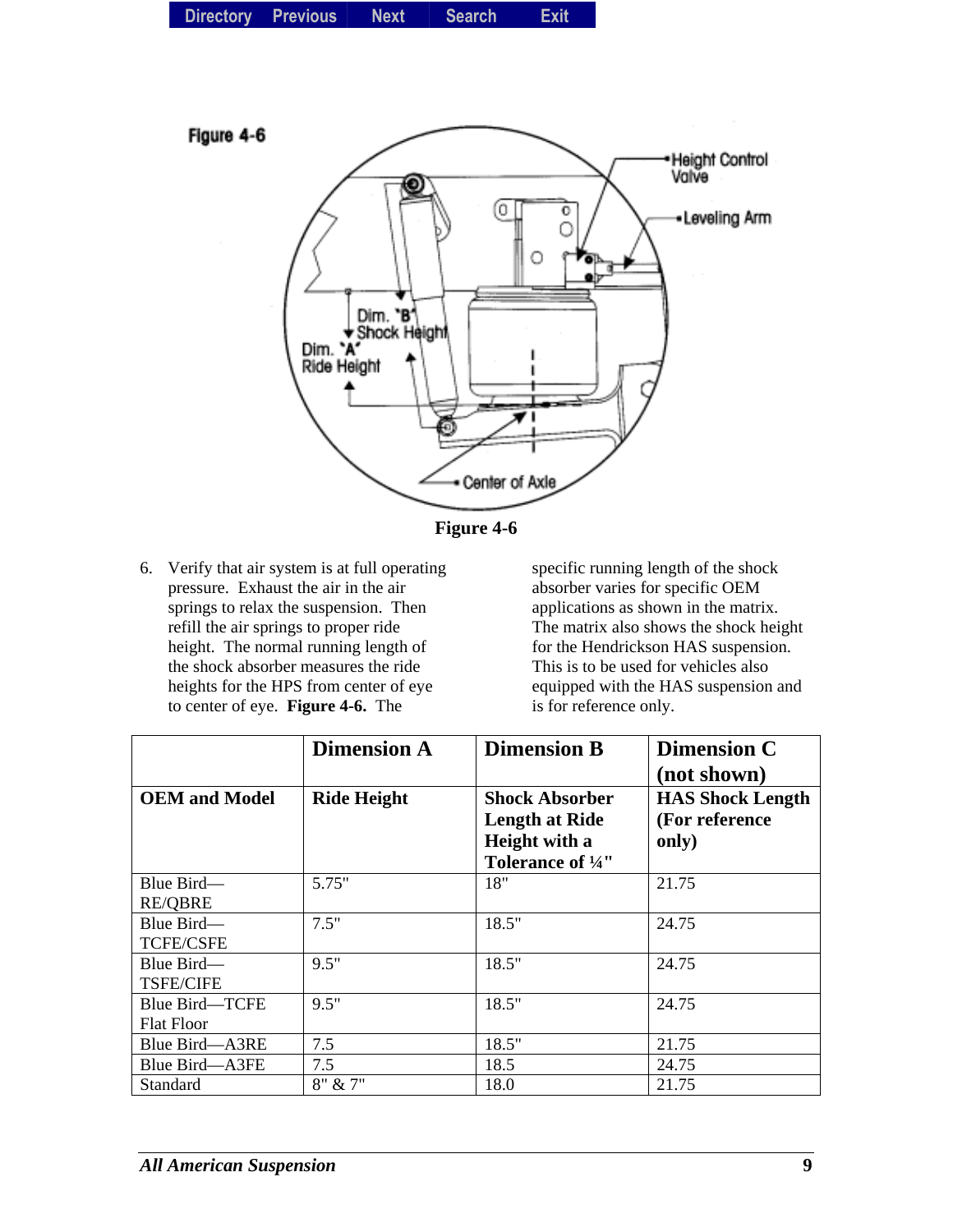7. Use a 1/8 inch wooden dowel rod (golf tee) to set the neutral position for the height control valve by aligning hole in leveling arm with hole in control valve cover, as shown in **Figure 4-7**.

#### **Note**

*Do not use a metal rod or nail to se the neutral position as this may cause damage to the height control valve.* 

- 8. Reposition the extension rod in the rubber joint.
- 9. Attach the washer and locknut and tighten to 100-150 inch pounds torque.
- 10. Tighten the clamp on the rubber joint with a screwdriver until securely fastened.
- 11. Vehicles produced after 1/00 are equipped with two height control valves. Verify proper ride height on both sides of vehicle, and repeat this procedure for the second valve.

#### **Note**

*During cycle operation of the height control valve, it is normal to experience a limited amount of exhaust noise.* 

Figure 4-7



**Figure 4-7** 

### **Component Replacement**

#### **Frame Hanger**

The frame hanger is unlikely to require removal or replacement. In normal use, it should function satisfactorily throughout the life of the vehicle. Replacement is only required when the frame hanger has been damaged.

#### **Disassembly**

- 1. Chock wheels of axle.
- 2. Raise frame of vehicle to remove load from suspension.

#### **Warning**

*Vehicle must be firmly supported with jack stands prior to servicing. Failure to do so could result in personal injury or property damage.* 

- 3. Verify that the air is removed from the system.
- 4. Remove beam assemblies. See Beam Assembly Component Replacement Section.
- 5. Remove the <sup>3</sup>/<sub>4</sub>" bolts, washers and locknuts that connect crossmember to frame hanger.
- 6. Remove the frame hanger from the vehicle by removing the fasteners per the vehicle manufacturer specifications.
- 7. Remove frame hanger.

#### **Assembly**

- 1. Install frame hanger by attaching fasteners per vehicle manufacturer specification.
- 2. Install the ¾" bolts, washers, and locknuts which connect the crossmember to frame hanger. Tighten locknuts to 260-320 foot pounds torque.
- 3. Attach the beam assemblies. (See Beam Assembly Component Replacement Section of this publication.)
- 4. Remove the jack stands and lower the frame of vehicle.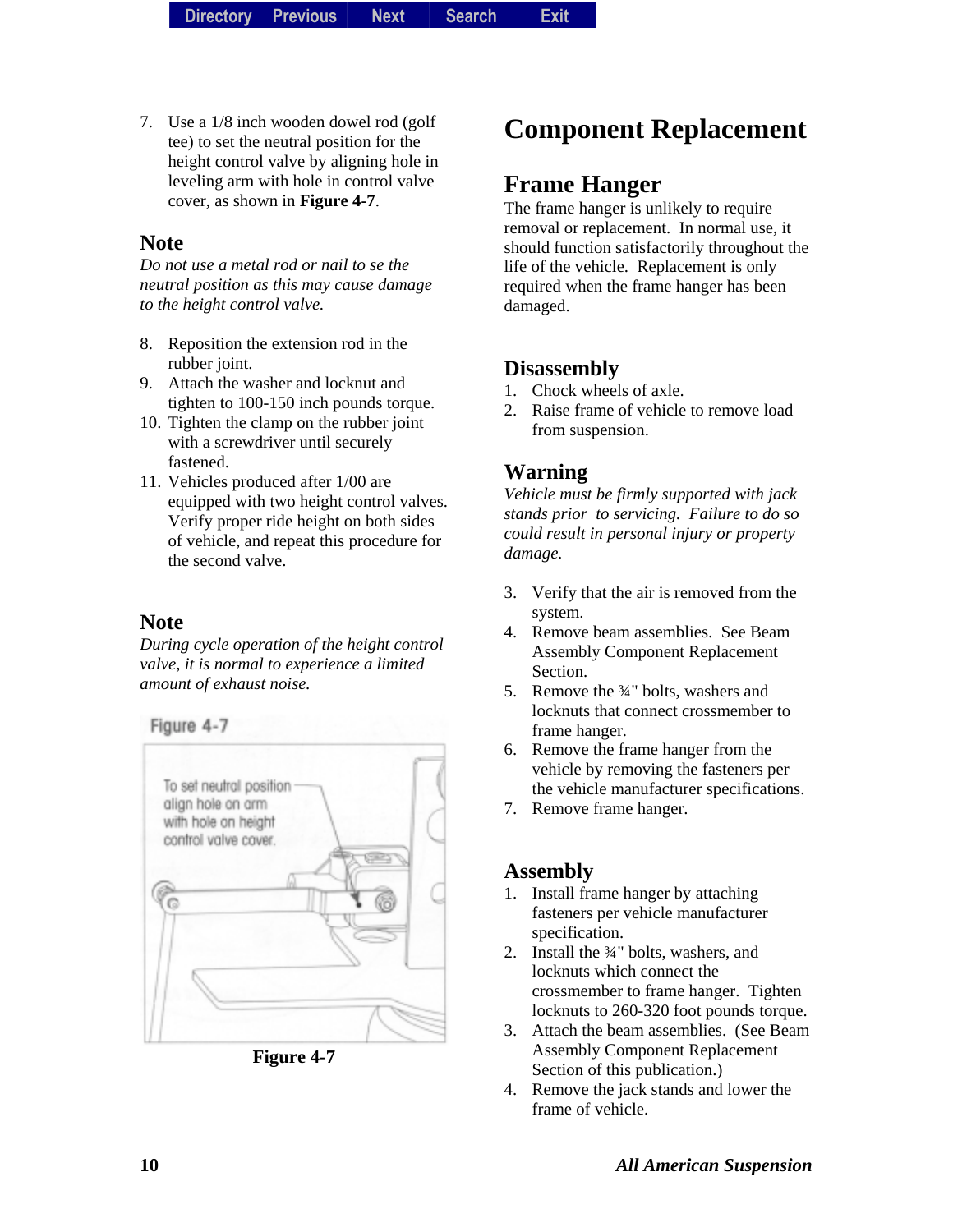|  | Directory Previous | <b>Next</b> | <b>Search</b> | Exit |
|--|--------------------|-------------|---------------|------|
|--|--------------------|-------------|---------------|------|

5. Air up the system.



**Figure 5-1** 

### **Beam Assembly and Wear Pads**

#### **Note**

*Service beam assemblies on one side of the vehicle at a time to maintain axle alignment*.

#### **Hendrickson Recommends the following when Servicing:**

- One Wear Pad worn, that all Wear Pads, Pivot Bolt Liners, and fasteners on suspensions be replaced.
- One Beam Bushing worn, that all Beam Bushings, Wear Pads, Pivot Bolts Liners, and fasteners on suspension be replaced.

#### **Note**

*On vehicles produced from 9/98-12/99, the upper and lower beam assemblies are NOT IDENTICAL.* 

- The upper beam assembly contains the fabricated beam and 2 rubber beam bushings.
- The lower beam assembly contains the fabricated beam with mounting flange for transverse leaf, 1 rubber bushing, 1 PTFE bushing, 1 inner metal and 2 rubber seals.
- On vehicles produced after 1/00, the upper and lower beam assemblies are identical.
- All beam assemblies contain the fabricated beam and 2 rubber beam bushings.

#### **Disassembly**

- 1. Chock the wheels of the axle.
- 2. Raise the frame of the vehicle to remove the load from the suspension.
- 3. Verify that the air is removed from the system and support the frame with jack stands. (After determining the proper beam assembly on vehicle, continue to Step 4.)
- 4. Detach the transverse leaf and spacer plates (if equipped) by removing the ¾" bolts, washers and locknuts that connect the transverse leaf and spacer plates to the lower beam.
- 5. Loosen all the 7/8" pivot bolt locknuts. DO NOT REMOVE. **Figure 5.2.**
- 6. Remove the pivot bolts, washers and locknuts that connect the lower beam assembly. To avoid hitting crossmember, remove the rear of beam assembly connected to the axle seat prior to the front of beam connected to the frame hanger.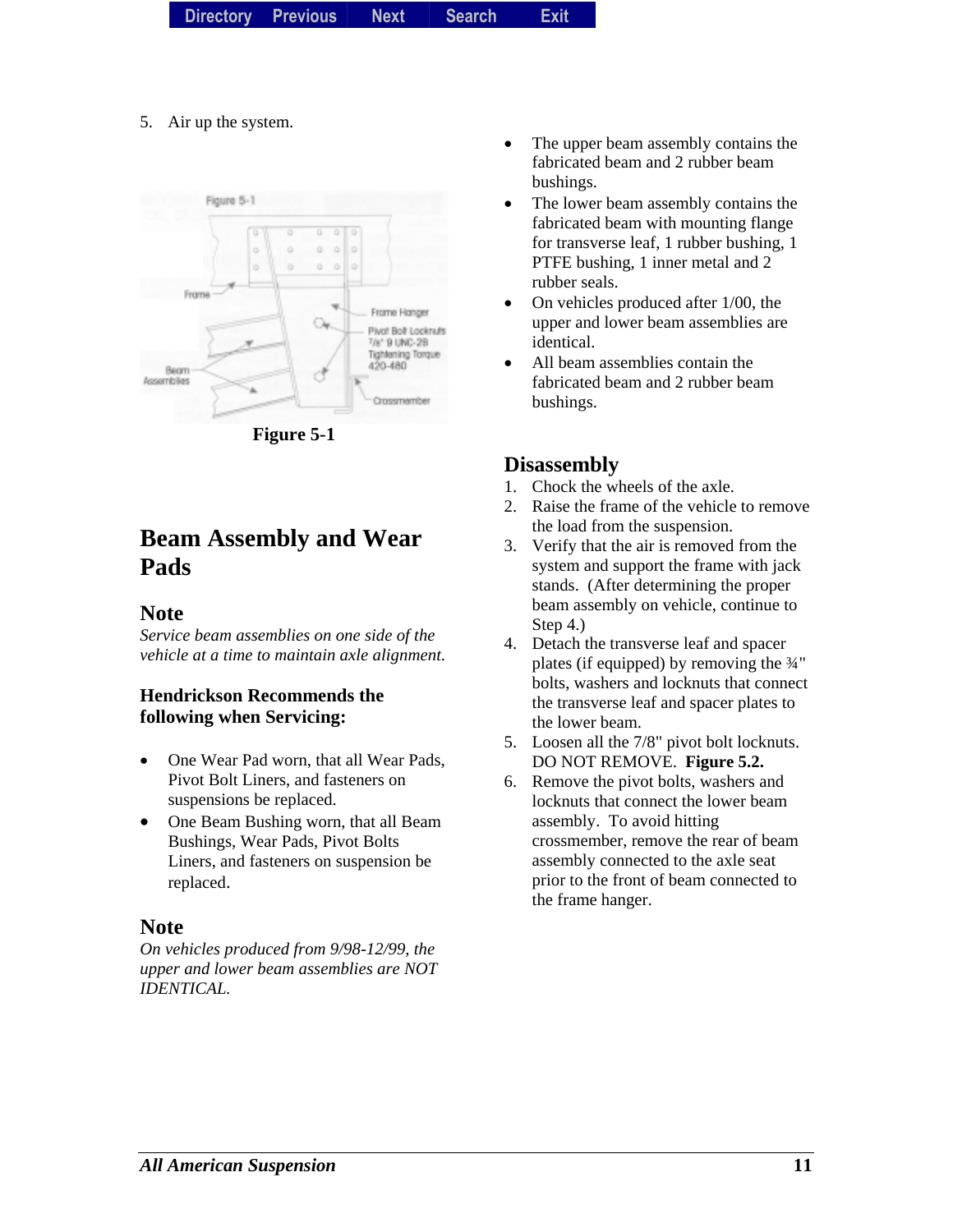

**Figure 5-2** 

- 7. Remove lower beam assembly and wear pads.
- 8. Remove the pivot bolts, washers and locknuts that connect the upper beam assembly. To avoid hitting crossmember, remove rear of beam assembly connected to axle seat prior to front of beam connected to frame hanger.
- 9. Remove upper beam assembly and wear pads.

1. Attach wear pads and pivot bolt liners to beam assemblies.

- 2. Install upper beam assembly and attach fasteners. DO NOT TIGHTEN at this time.
- 3. Install lower beam assembly and attach fasteners. DO NOT TIGHTEN at this time.
- 4. Attach transverse leaf and spacers (if equipped). DO NOT TIGHTEN at this time.
- 5. After all four beam assemblies and transverse leaf and spacers (if equipped) are installed, tighten 7/8" pivot bolt locknuts to 420-480 foot pounds torque.
- 6. Tighten transverse leaf ¾" locknuts to 260-320 foot pounds torque.
- 7. Remove jack stands and lower frame of vehicle.
- 8. Air up system.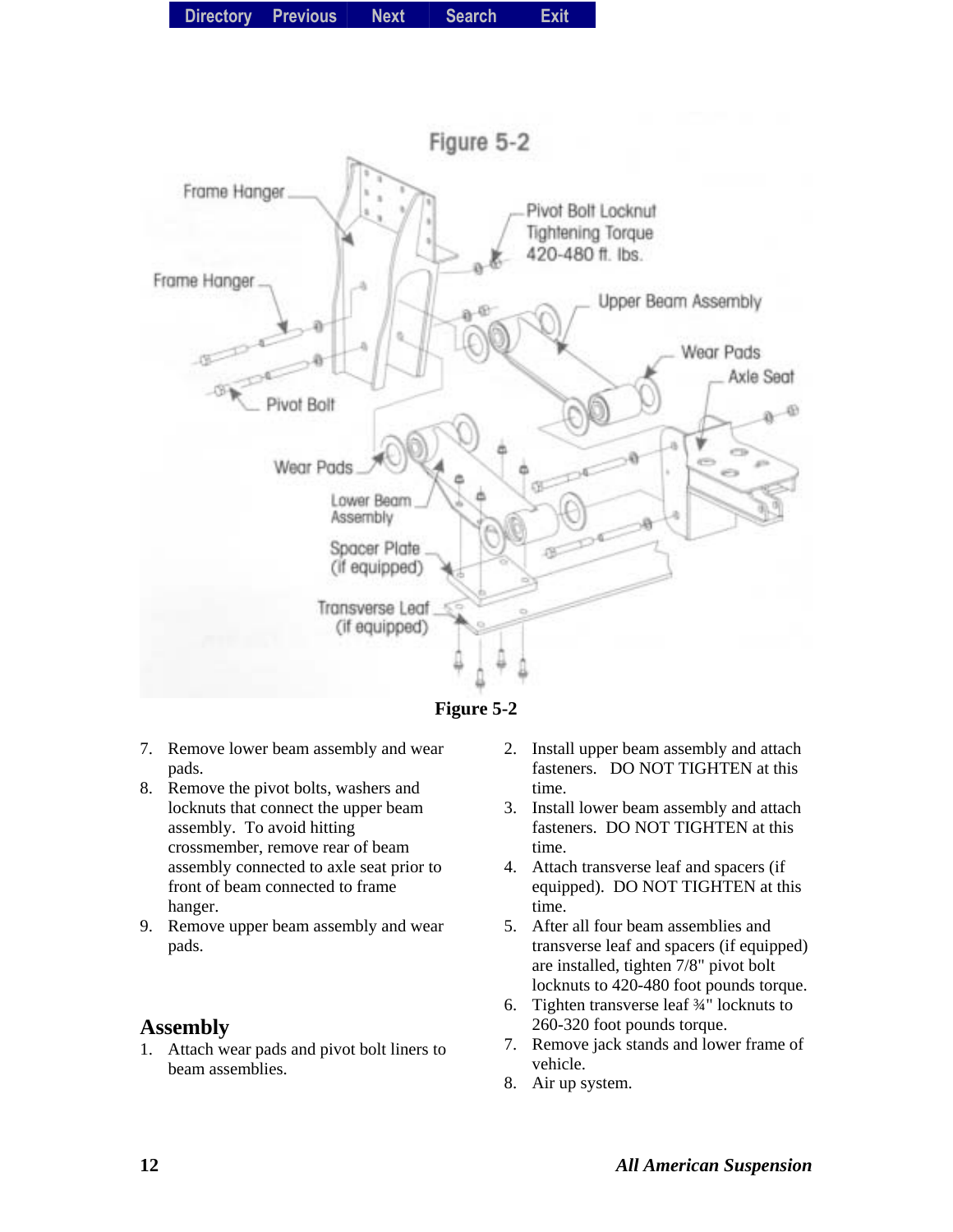#### **Beam Assembly in Production 1/00-Current**

- 1. Loosen all pivot bolt locknuts. DO NOT REMOVE at this time.
- 2. Remove the pivot bolts, washers and locknuts that connect the lower beam assembly. **Figure 5-3.** To avoid hitting crossmember, remove rear of beam assembly connected to axle seat prior to front of beam connected to frame hanger.
- 3. Remove lower beam assembly and wear pads.
- 4. Remove the pivot bolts, washers and locknuts that connect the upper beam assembly. To avoid hitting crossmember, remove rear of beam assembly connected to axle seat prior to front of beam connected to frame hanger.
- 5. Remove upper beam assembly and wear pads.



**Figure 5-3** 

#### **Assembly**

- 1. Attach wear pads and pivot bolt liners to beam assemblies.
- 2. Install upper beam assembly and attach fasteners. DO NOT TIGHTEN at this time.
- 3. Install lower beam assembly and attach fasteners. DO NOT TIGHTEN at this time.
- 4. After all four beam assemblies are installed, tighten the 7/8" pivot bolt locknuts to 420-480 foot pounds torque.
- 5. Remove the jack stands and lower the frame of vehicle.
- 6. Air up the system.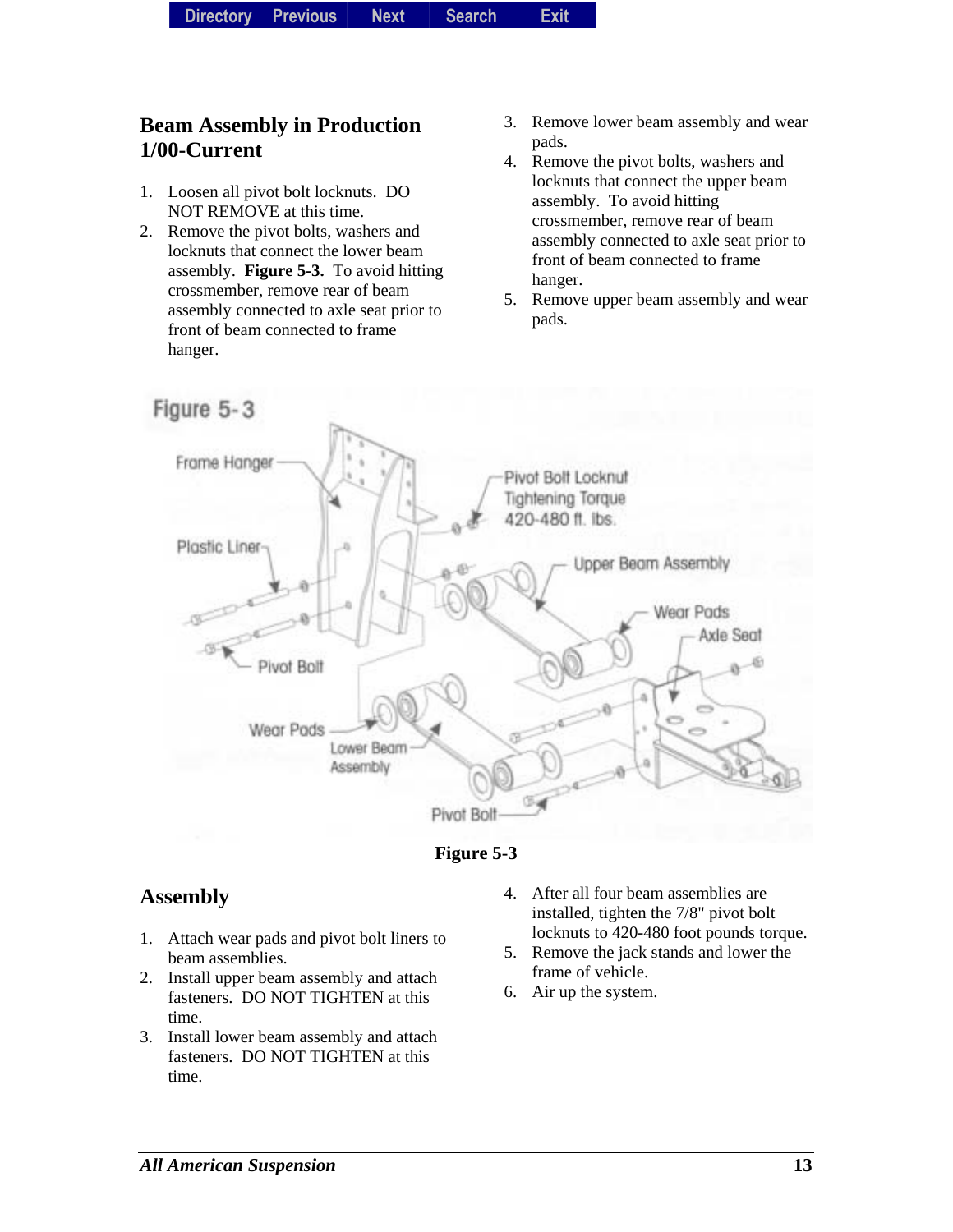### **Beam Assembly Bushings**

### **Rubber Bushings**

Figure 5-4



**Figure 5-4** 

#### **Disassembly**

Use a vertical shop press with a capacity of at least 10 tons. A 5" long piece of 3.5" I.D. by .25" wall steel tubing receiving tool is required.

- 1. Support the beam assembly end hub centered on the receiving tool.
- 2. Press out the old bushing. Press directly on the bushing inner metal until the bushing clears the beam end hub. (These bushings are not cartridge type bushings. They do not have outer metals.) **Figure 5-4.**
- 3. Clean and inspect the I.D. of beam end hub removing any nicks with emery cloth or rotary sander.

#### **Assembly**

- 1. Lubricate the I.D. of beam end hub and the new rubber bushings with vegetable base oil (cooking oil). DO NOT use petroleum or soap base lubricant.
- 2. Support the beam end hub centered on the receiving tool.
- 3. Press in the new bushings. Press directly on the inner metal of bushing. Bushings must be centered within the beam end hub. When pressing in the new bushings, overshoot desired final

position by .18" and press the bushing again from opposite side to center the bushing within beam end hub.

### **PTFE Bushings**

#### **In Production 8/98 – 12/99**



**Figure 5-5** 

#### **Disassembly**

Use a vertical shop press with a capacity of at least 10 tons. You will need: 5" long piece of 3.5" I.D. by .25" wall steel tubing receiving tool, along with a 2.87" O.D. by .50" wall steel tubing push out tool.

- 1. Remove the rubber seals.
- 2. Remove the inner metal. **Figure 5.5.**
- 3. Support the beam assembly end hub centered on the receiving tool.
- 4. Place the push out tool on top of the bushing and press until bushing clears end of beam hub.
- 5. Clean and inspect the I.D. of the beam end hub, removing any nicks with emery cloth or rotary sander.

#### **Assembly**

- 1. Lubricate the I.D. of beam end hub and O.D. of new bushing with a petroleum lubricant.
- 2. Support the beam end hub centered on the receiving tool.
- 3. Place the push out tool over end of bushing and align the bushing and tool in beam end hub.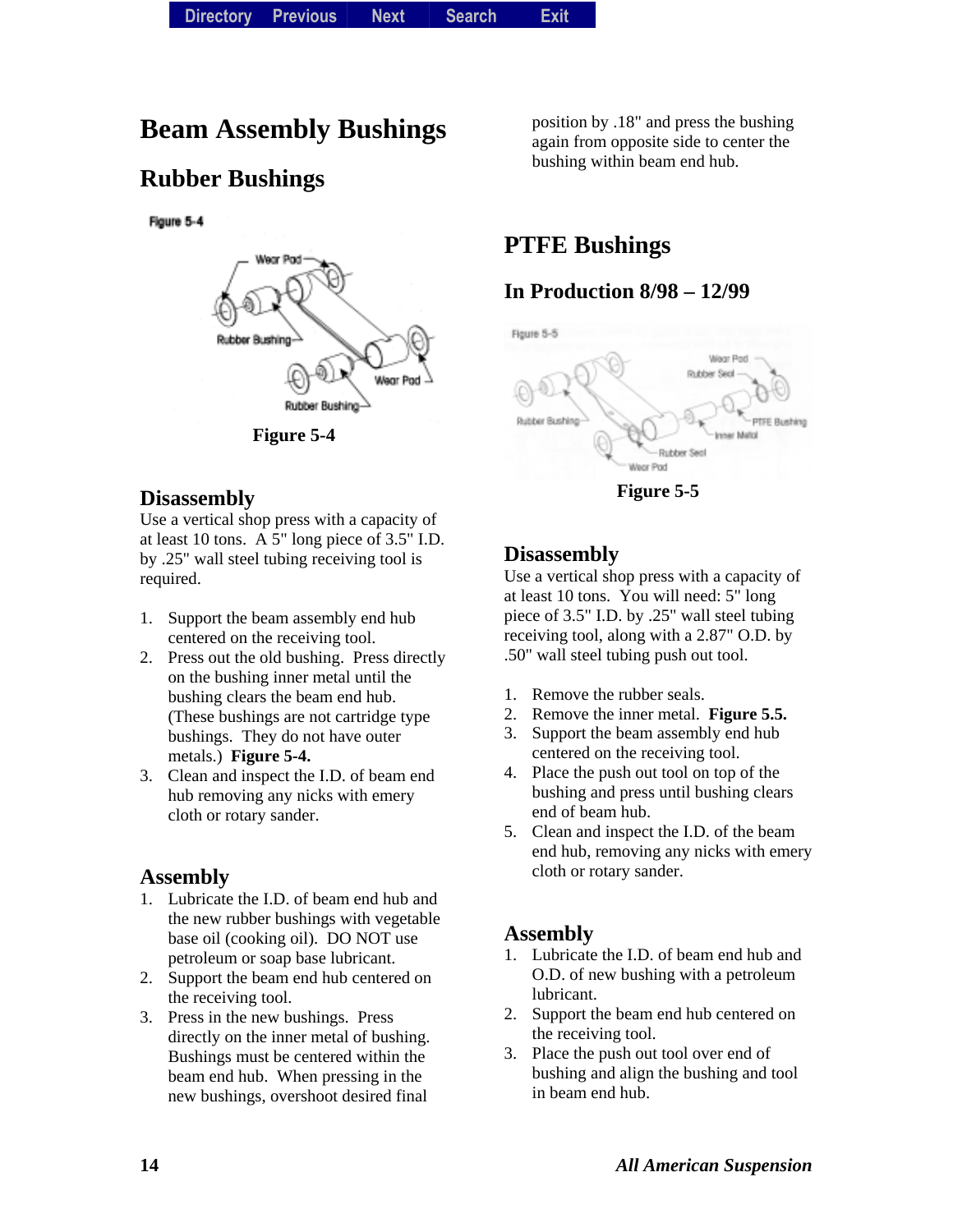- 4. Press in the new bushing. Bushing must be centered within the beam end hub.
- 5. Install the new inner metal. **Figure 5-5.**

#### **Note**

*Proper orientation of the new inner seal is important. The inner lip of the seal must face outboard.* 

6. Install new rubber seals.

#### **Caution**

*Failure to install seal in proper orientation will cause premature wear of PTFE bushing.* 

### **Crossmember**

The crossmember is unlikely to require removal or replacement. In normal use, it should function satisfactorily throughout the life of the vehicle. Replacement is only required when it has been bent due to hitting an unseen object. A bent crossmember could cause misalignment of the front suspension, and must be changed to eliminate abnormal tire wear.





#### **Disassembly**

- 1. Chock the wheels of the axle.
- 2. Raise the frame of the vehicle to remove the load from the suspension.

#### **Warning**

*Vehicle must be firmly supported with jack stands prior to servicing. Failure to do so* 

*could result in personal injury or property damage.* 

- 3. Verify that the air is removed from the system.
- 4. Remove the beam assemblies. (See Beam Assembly Component Replacement Section.)
- 5. Remove the <sup>3</sup>/<sub>4</sub>" bolts, washers and locknuts that connect the crossmember to frame hangers. **Figure 5-6.**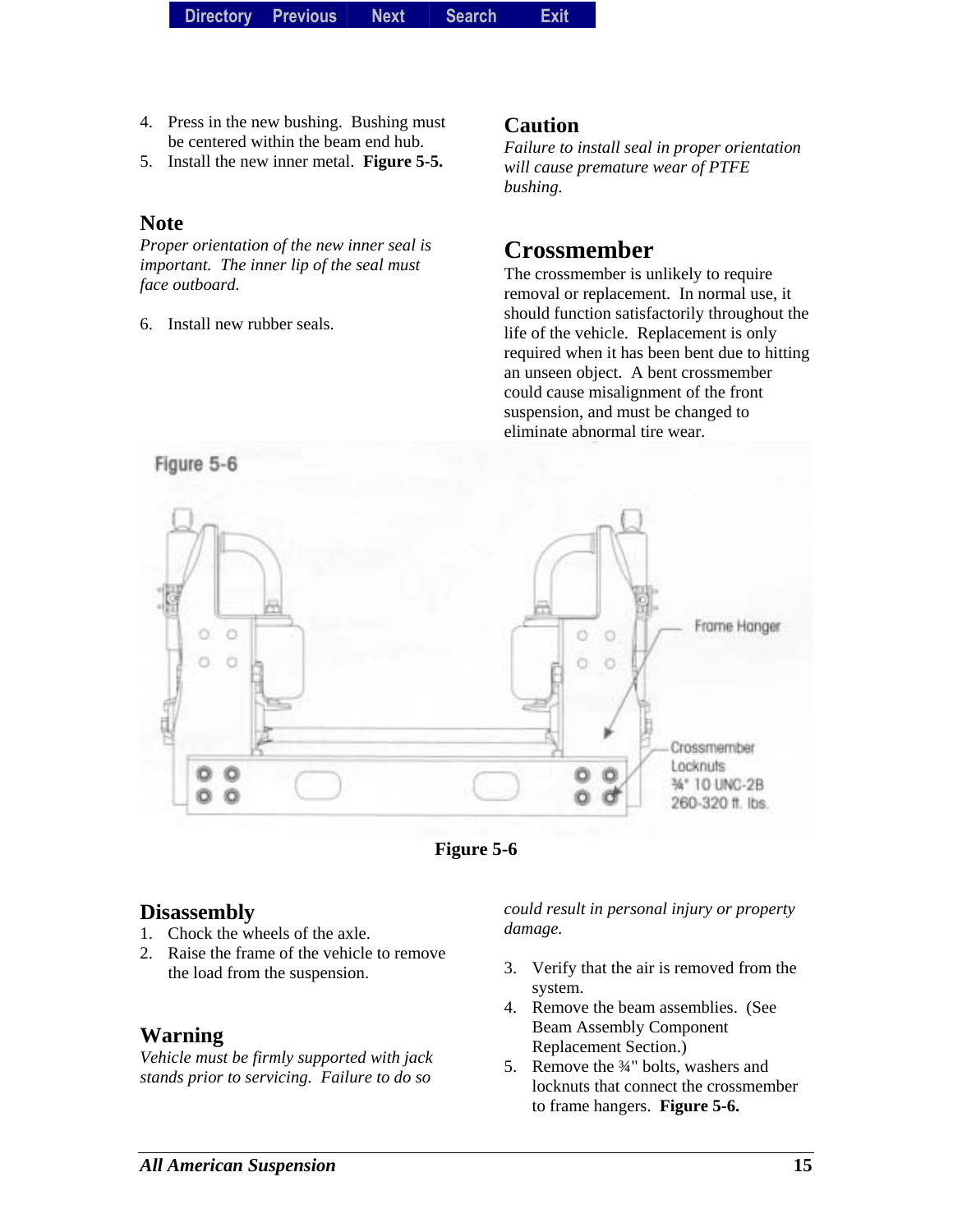- 1. Install the new crossmember by attaching the ¾" bolts, washers and locknuts. Tighten to 260-320 foot pounds torque.
- 2. Attach beam assemblies. (See Beam Assembly Component Replacement Section.)
- 3. Remove the jack stands and lower the frame of the vehicle.
- 4. Air up the system.

### **Transverse Leaf (If Equipped) In Production 9/98 – 12/99**

#### **Disassembly**

- 1. Chock the wheels of the axle.
- 2. Raise the frame of vehicle to remove the load from the suspension.

#### **Warning**

*The vehicle must be firmly supported with jack stands prior to servicing. Failure to do so could result in personal injury or property damage.* 



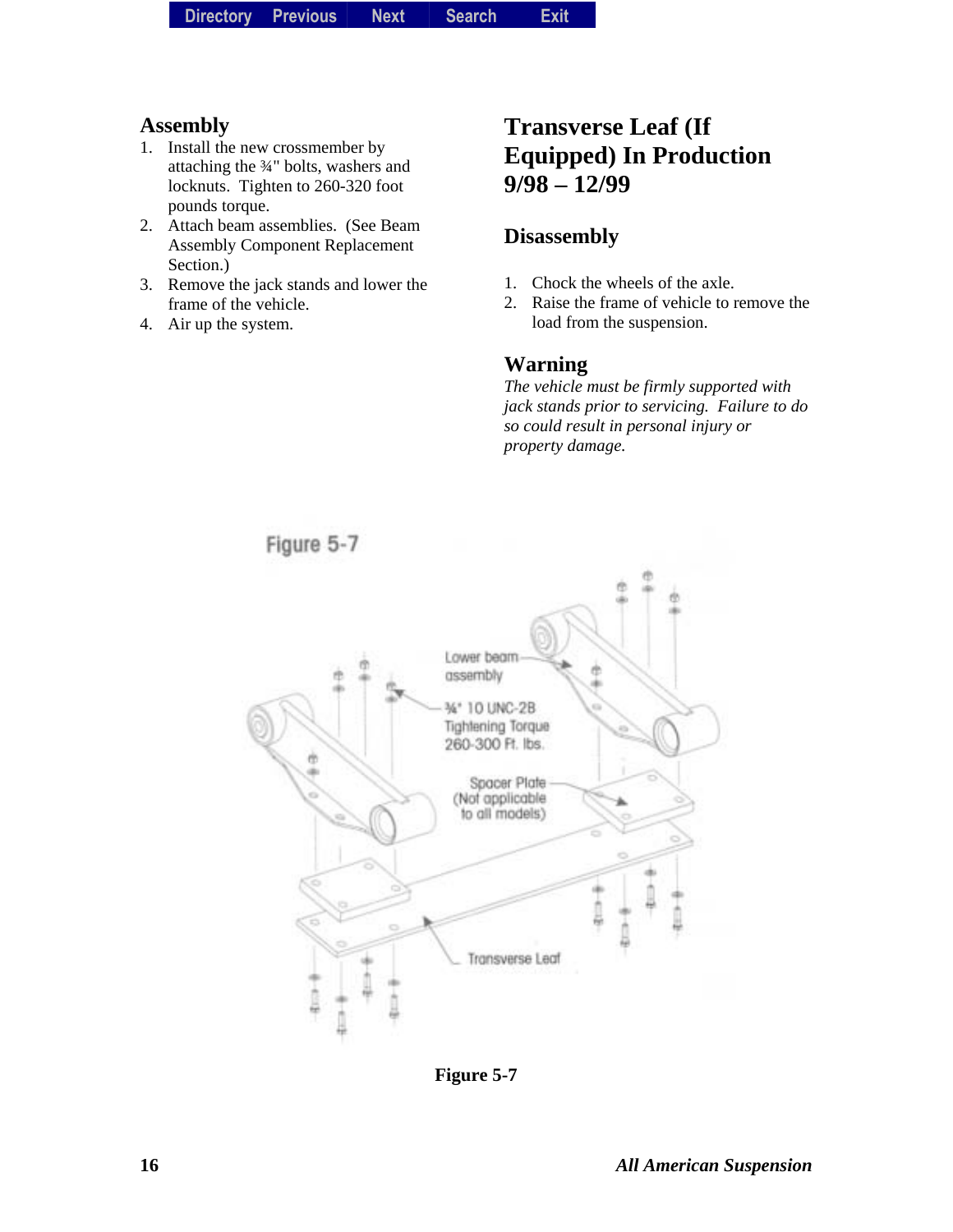- 3. Verify that the air is removed from the system.
- 4. Remove the ¾" bolts, washers and locknuts that connect the transverse leaf and spacer plates (if equipped) to the lower beam. **Figure 5-7.**

- 1. Install the transverse leaf and spacers if equipped by attaching ¾" bolts, washers, and locknuts. Tighten the 3/4" locknuts to 260-300 foot pounds torque.
- 2. Remove the jack stands and lower the frame of vehicle.
- 3. Air up the system.

### **Transverse Torque Rod In Production 1/00 – Current**

#### **Disassembly**

- 1. Chock the wheels of the axle.
- 2. Raise the frame of vehicle to remove the load from suspension.

#### **Warning**

*Vehicle must be firmly supported with jack stands prior to servicing. Failure to do so could result in personal injury or property damage*.

- 3. Verify that the air is removed from the system.
- 4. Remove the 5/8" bolts, washers and locknuts that connect the transverse torque rod to the fame bracket and axle seat. **Figure 5-8.**



**Figure 5-8** 

#### **Assembly**

- 1. Install the transverse torque rod by attaching the 5/8" bolts, washers and locknut to the frame bracket and axle seat. Tighten 5/8" locknuts to 150-205 foot pounds torque.
- 2. Remove the jack stands and lower the frame of the vehicle.
- 3. Air up the system and verify alignment.

### **Transverse Torque Rod Bushing Replacement**

Remove torque rods from suspension as detailed in the Component Replacement Section of this publication.

#### **Caution**

*Do not use heat or use a cutting torch o remove the bushings from the torque rod. The use of heat will adversely affect the strength of the torque rod.* 

You will need:

- A vertical press with a capacity of at least 10 tons.
- A receiving tool (5" long, 2" inner diameter by ¼" wall steel tubing).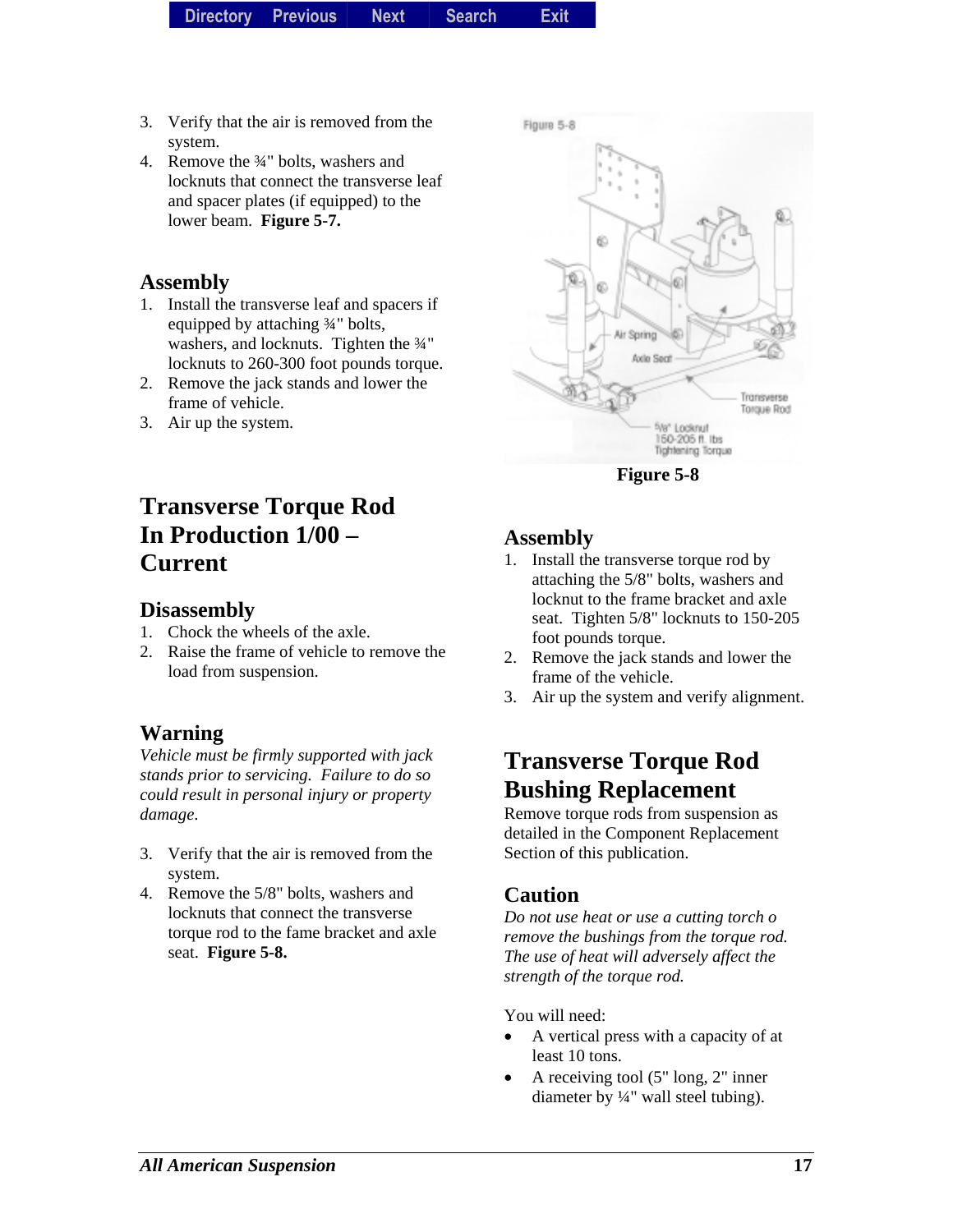- 1. Support the torque rod end on the receiving tool with the end tube of torque rod centered on the tool. Be sure the torque rod is squarely supported on the press bed for safety.
- 2. Push directly on the bushing straddle mount bar pin until top of the bushing is level to the top of torque rod end tube. Press until the bushing clears the torque rod end tube.
- 3. Clean and inspect the inner diameter of the torque rod ends, removing any nicks with an emery cloth or a rotary sander. **Figure 5-9.**
- 4. Lubricate the inner diameter of the torque rod ends and the new rubber bushings with a vegetable base oil (cooking oil). **Figure 5-10.** DO NOT use a petroleum or soap base lubricant.
- 5. Press in the new bushings. Support the torque rod end on the receiving tool with the end tube of torque rod centered on the receiving tool. The straddle mount bar pin bushings must have the mounting flats positioned at zero degrees to shank of the torque rod.
- 6. Press directly on the straddle mount bar pin of bushing. The rubber bushings of the bar pin must be centered within the torque rod end tubes.
- 7. When pressing in the new bushings, overshoot the desired final position by approximately 3/16". **Figure 5-11.**
- 8. Press the bushing again from opposite side to center the bar pin within the torque rod end. **Figure 5-12.**

Figure 5-9



**Figure 5-9** 





**Figure 5-10** 



**Figure 5-11** 



**Figure 5-12** 

### **Air Spring**

#### **Disassembly**

- 1. Chock the wheels f the axle.
- 2. Raise the frame of the vehicle to remove load from the suspension.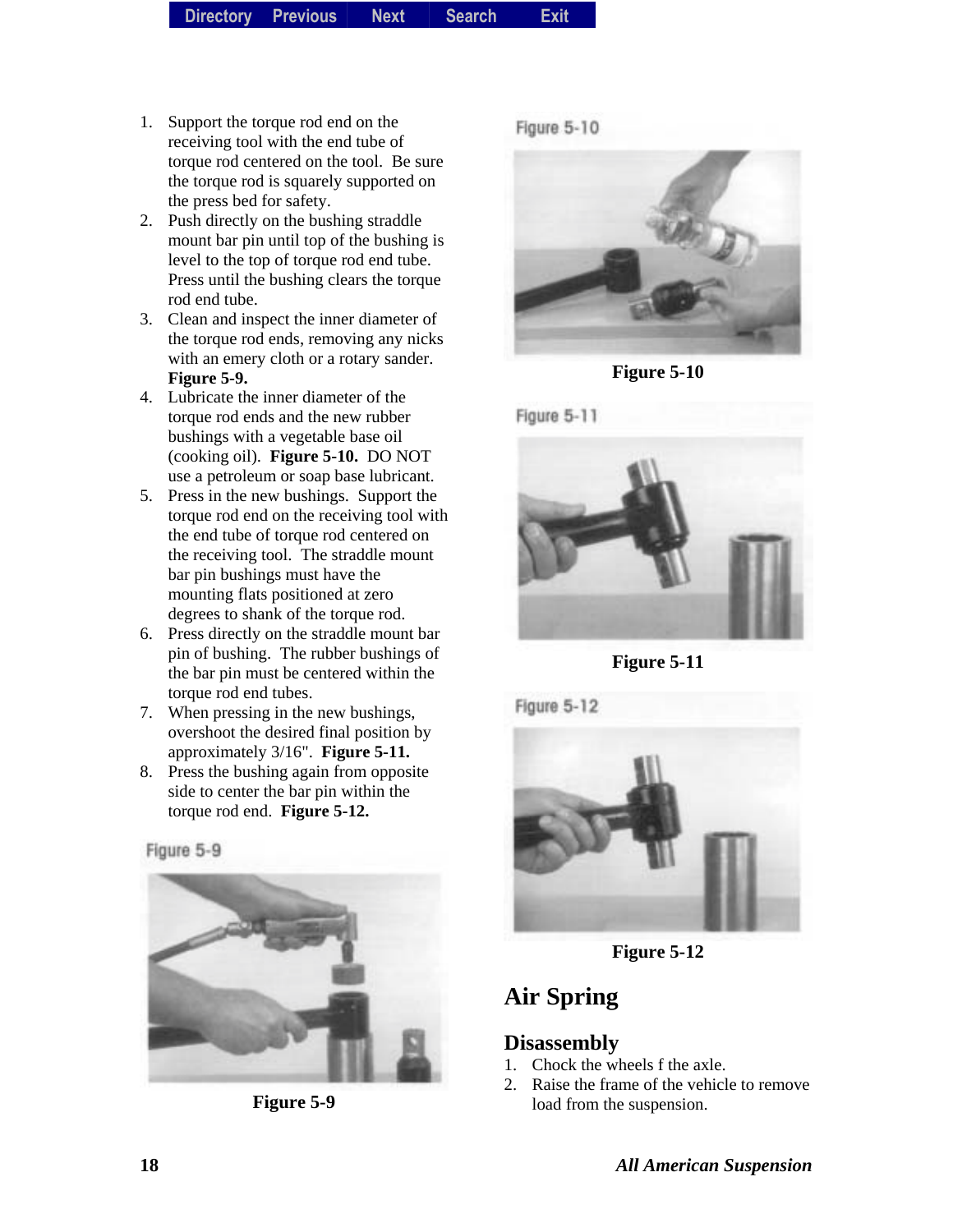#### **Warning**

*Vehicle must be firmly supported with jack stands prior to servicing. Failure to do so could result in personal injury or property damage*.

- 3. Verify that the air is removed from the system.
- 4. Remove the locknut and washer that connect the air spring to the axle seat.
- 5. Remove the air line from the air spring.
- 6. Remove the brass fittings from the air spring.
- 7. Remove the locknuts and washers that connect the air spring to the upper air spring hanger and the reinforcement bracket. **Figure 5-13.**
- 8. Remove the air spring.

#### **Assembly**

- 1. Install air spring in upper air spring hanger and reinforcement bracket by inserting studs into appropriate holes and attach washers and locknuts.
- 2. Install the air spring in axle seat by inserting the stud into the appropriate hole and attach washer and locknut.
- **3.** Tighten the ½" locknuts to 20-30 foot pounds torque. Tighten the ¾" locknut to 40-50 foot pounds torque. **Figure 5- 13.**
- 4. Install the brass fitting in the air spring using a Teflon thread seal.
- 5. Connect the air line to the air spring.
- 6. Remove the jack stands and lower the frame of vehicle.
- 7. Air up the system.



**Figure 5-13** 

### **Air Spring Frame Hanger and Reinforcement Bracket**

The air spring frame hanger and reinforcement bracket are unlikely to require removal or replacement. In normal use, they should function satisfactorily throughout the life of the vehicle. Replacement is only required when they have been damaged.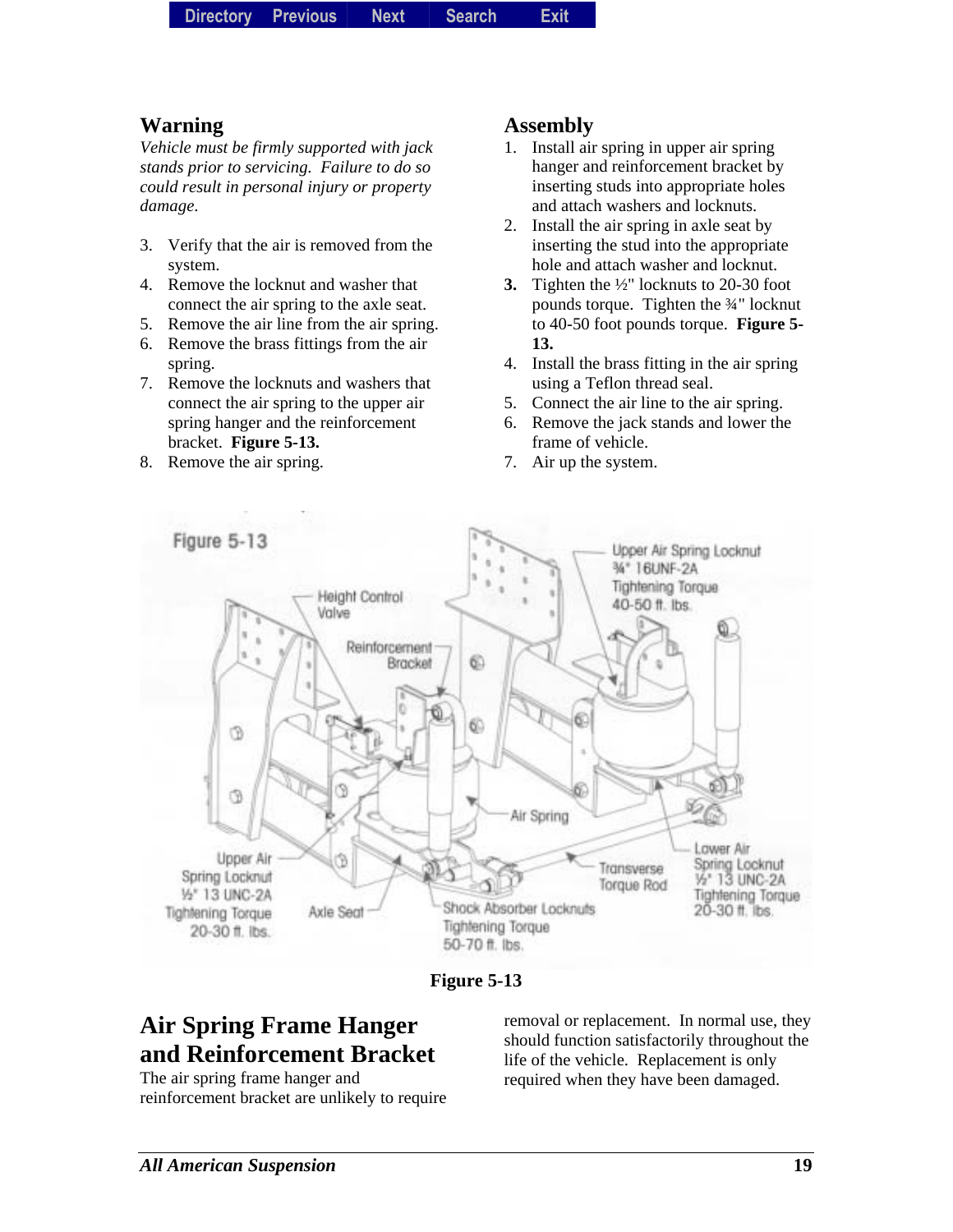#### **Disassembly**

- 1. Chock the wheels of the axle.
- 2. Raise the frame of vehicle to remove the load from the suspension.

#### **Warning**

*Vehicle must be firmly supported with jack stands prior to servicing. Failure to do so could result in personal injury or property damage.* 

- 3. Verify that the air is removed from the system.
- 4. Remove the air line from the air spring.
- 5. Remove the brass fittings from the air spring.
- 6. Remove the locknuts and washers that connect the air spring to the air spring hanger and the reinforcement bracket.
- 7. Lower the air spring out of air spring hanger and reinforcement bracket.
- 8. Remove the fasteners that attach the air spring hanger and reinforcement bracket to vehicle.
- 9. Remove the air spring hanger and the reinforcement bracket.

#### **Assembly**

1. Install the air spring hanger and the reinforcement bracket by attaching

frame fasteners per vehicle manufacturer specification.

- **2.** Install the air spring in the air spring hanger and reinforcement bracket by inserting the studs into the appropriate holes and attach washers and locknuts. Tighten the ½" locknut to 20-30 foot pounds torque. Tighten the ¾" locknut to 40-50 foot pounds torque. **Figure 5- 13.**
- 3. Install the brass fitting in the air spring using a Teflon thread seal.
- 4. Connect the air line to the air spring.
- 5. Remove the jack stands and lower the frame of vehicle.
- 6. Air up the system.

### **Shock Absorber**

Original equipment shock absorbers are 1 ¾" diameter bore.

#### **Disassembly**

- 1. Remove the locknut and washers that connect the shock absorber to the frame hanger.
- 2. Remove the bolt, washers and locknut that connect the shock absorber to the axle seat.
- 3. Remove the shock absorber.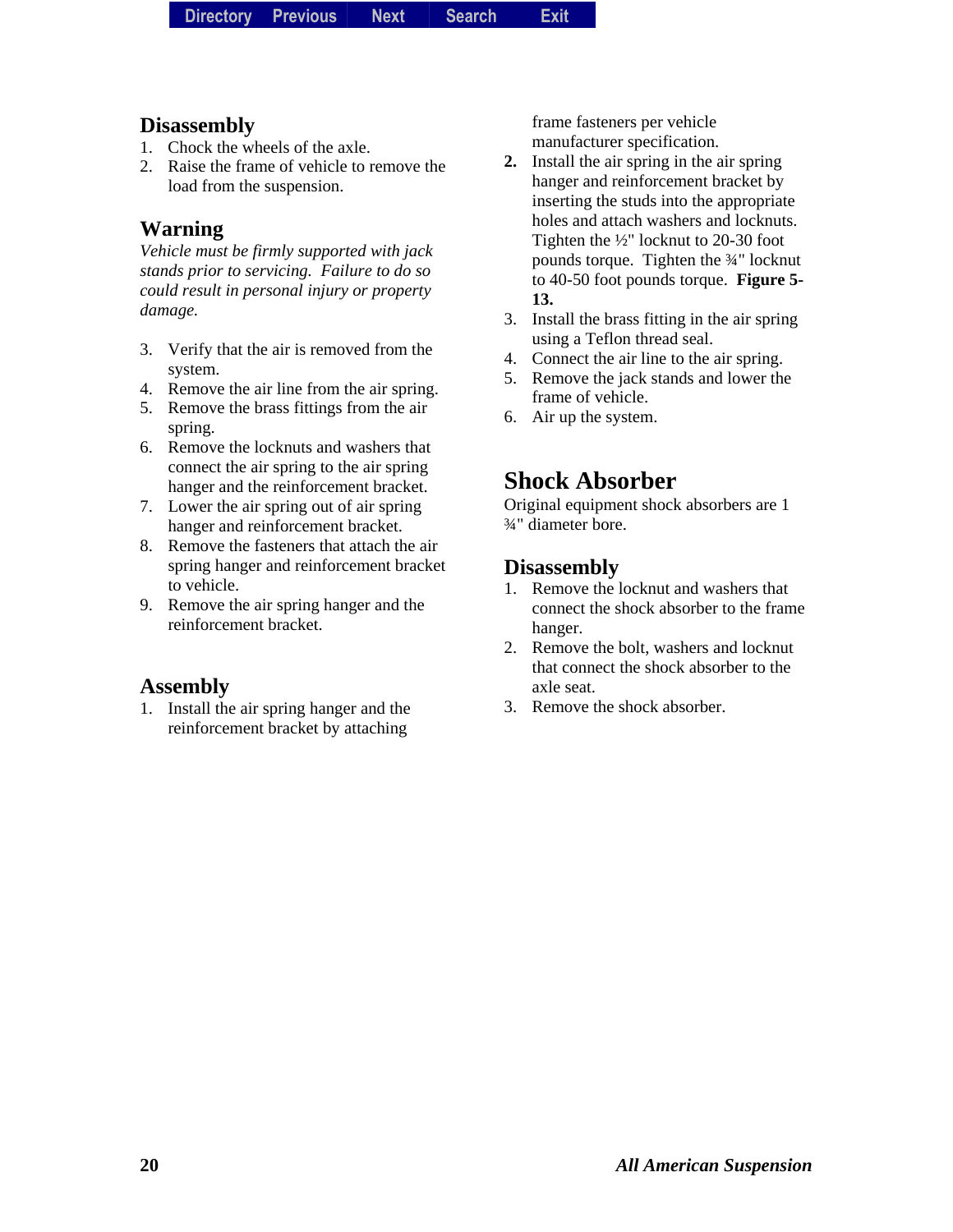



- 1. Install the shock absorber to the frame bracket stud by attaching the washers and locknut. Washers must be installed on each side of the shock bushing.
- 2. Install the shock absorber to the axle seat by attaching the bolt, washers, and locknut. **Figure 5-14.**
- 3. Tighten the shock fasteners to 50-70 foot pounds torque.

### **Axle Seat**

The axle seat is unlikely to require removal or replacement. In normal use, it should function satisfactorily throughout the life of the vehicle. Replacement is only required when the axle seat is damaged.

#### **Disassembly**

- 1. Chock the wheels or axle.
- 2. Raise the frame of vehicle to remove load from suspension.

#### **Warning**

*Vehicle must be firmly supported with jack stands prior to servicing. Failure to do so could result in personal injury or property damage.* 

- 3. Verify that air is removed from the system.
- 4. Remove the beam assemblies. (See Beam Assembly in the Component Replacement Section of this publication.)
- **5.** Remove the 5/16" washer and locknut that attach the ride height control valve extension rod to the axle seat. **Figure 5- 15.**
- 6. Remove the ½" washer and locknut that attach the air spring to the axle seat, and raise the air spring out of the axle seat.
- 7. Remove the ¾" bolt, washers and locknut that attach the shock absorber to axle seat, and raise the shock absorber out of the axle sea.
- 8. Remove the fasteners that attach the axle seat to the axle.
- 9. Remove the axle seat.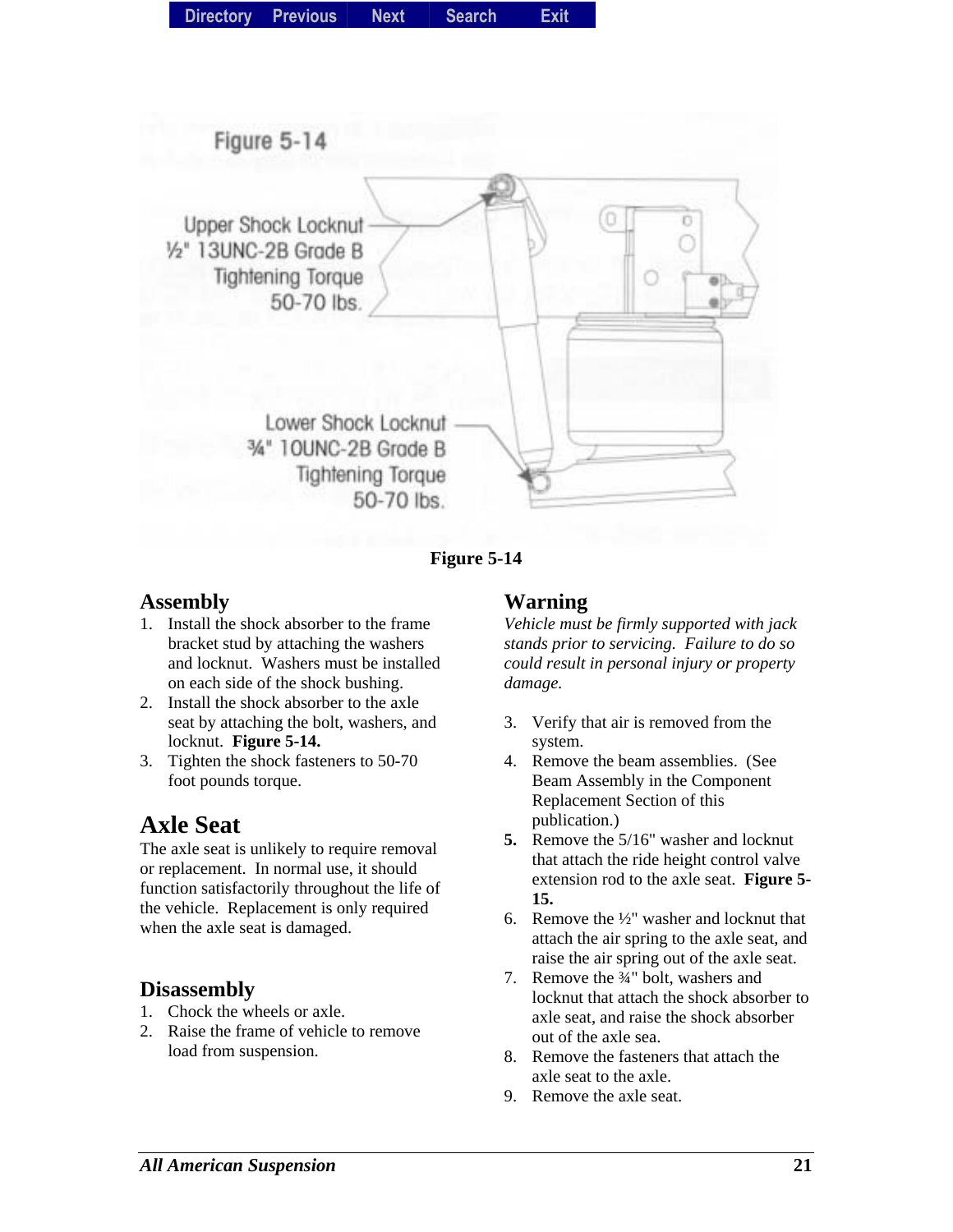| <b>Directory</b> | <b>Previous</b> | <b>Next</b> | <b>Search</b> | <b>Exit</b> |
|------------------|-----------------|-------------|---------------|-------------|
|------------------|-----------------|-------------|---------------|-------------|

- 1. Install the axle seat by attaching the fasteners per the vehicle manufacturer specifications.
- 2. Install the beam assemblies. (See Beam Assembly in the Component Replacement Section.)
- 3. Install air spring in axle seat by attaching ½" washer and locknut to stud. Tighten ½" locknuts to 20-30 foot pounds torque.
- 4. Install shock absorber in axle seat by attaching ¾" bolt, washers and locknut.

Tighten to 50-70 foot pounds torque. **Figure 5-15.**

- 5. Install ride height control valve extension rod in axle seat by attaching 5/15" washer and locknut. Tighten 5/16" locknuts 100-150 inch pounds torque. See **Figure 5-16**.
- 6. Remove the jack stands and lower the frame of vehicle.
- 7. Air up the system.
- 8. Verify that the suspension is at the proper ride height setting. See ride height setting in the Preventive Maintenance Section.



**Figure 5-15**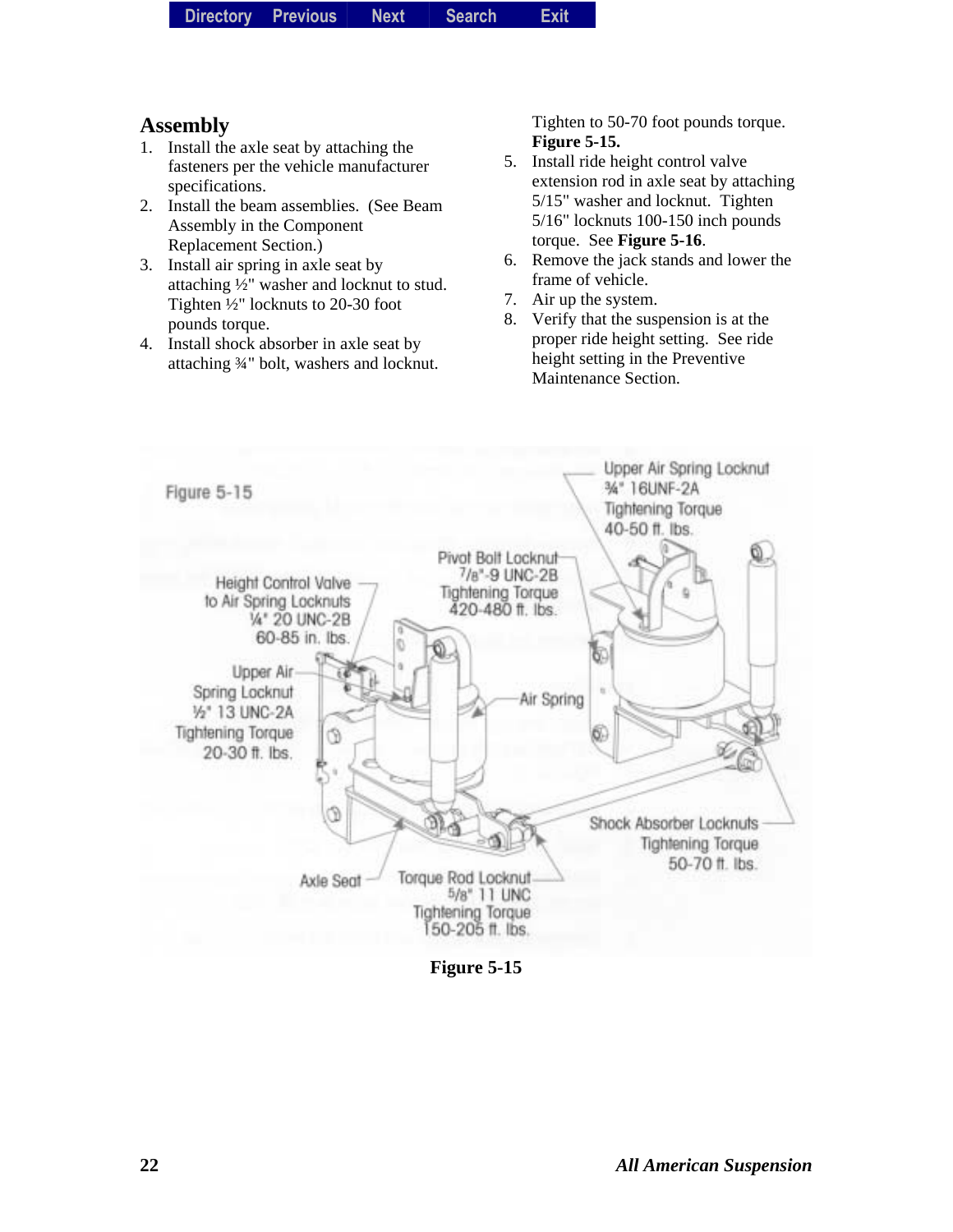| Directory Previous |  | <b>Next</b> | <b>Search</b> | Exit |
|--------------------|--|-------------|---------------|------|
|--------------------|--|-------------|---------------|------|



**Figure 5-16** 

#### **Disassembly**

- 1. Chock wheels of the axle.
- 2. Raise the frame of vehicle to remove the load from the suspension.

#### **Warning**

*Vehicle must be firmly supported with jack stands prior to servicing. Failure to do so could result in personal injury or property damage*.

- 3. Verify that the air is removed from the system.
- 4. Remove the 5/15" washers and locknuts that attach the extension rod to the height control valve arm. **Figure 5-16**.
- 5. Remove the air lines from the height control valve.
- 6. Remove the brass fittings from the height control valve.
- 7. Remove the ¼" washers and locknuts that attach the height control valve to the air spring frame hanger.
- 8. Remove the height control valve.

#### **Assembly**

- 1. Install the ride height control valve to air spring frame hanger by attaching the ¼" washers and locknuts. Tighten 1/4" locknuts to 60-85 inch pounds torque. **Figure 5-16**.
- 2. Install brass fittings into height control valve using Teflon thread seal.
- 3. Install air lines to ride height control valve.
- 4. Install the extension rod to the ride height control valve arm by attaching the 5/16" washers and locknut. Tighten 5/16" locknuts to 100-150 inch pounds torque.
- 5. Remove the jack stands and lower the frame of vehicle.
- 6. Air up the system.
- 7. Verify that the suspension is at the proper ride height setting. See Ride Height Setting in the Preventive Maintenance Section.)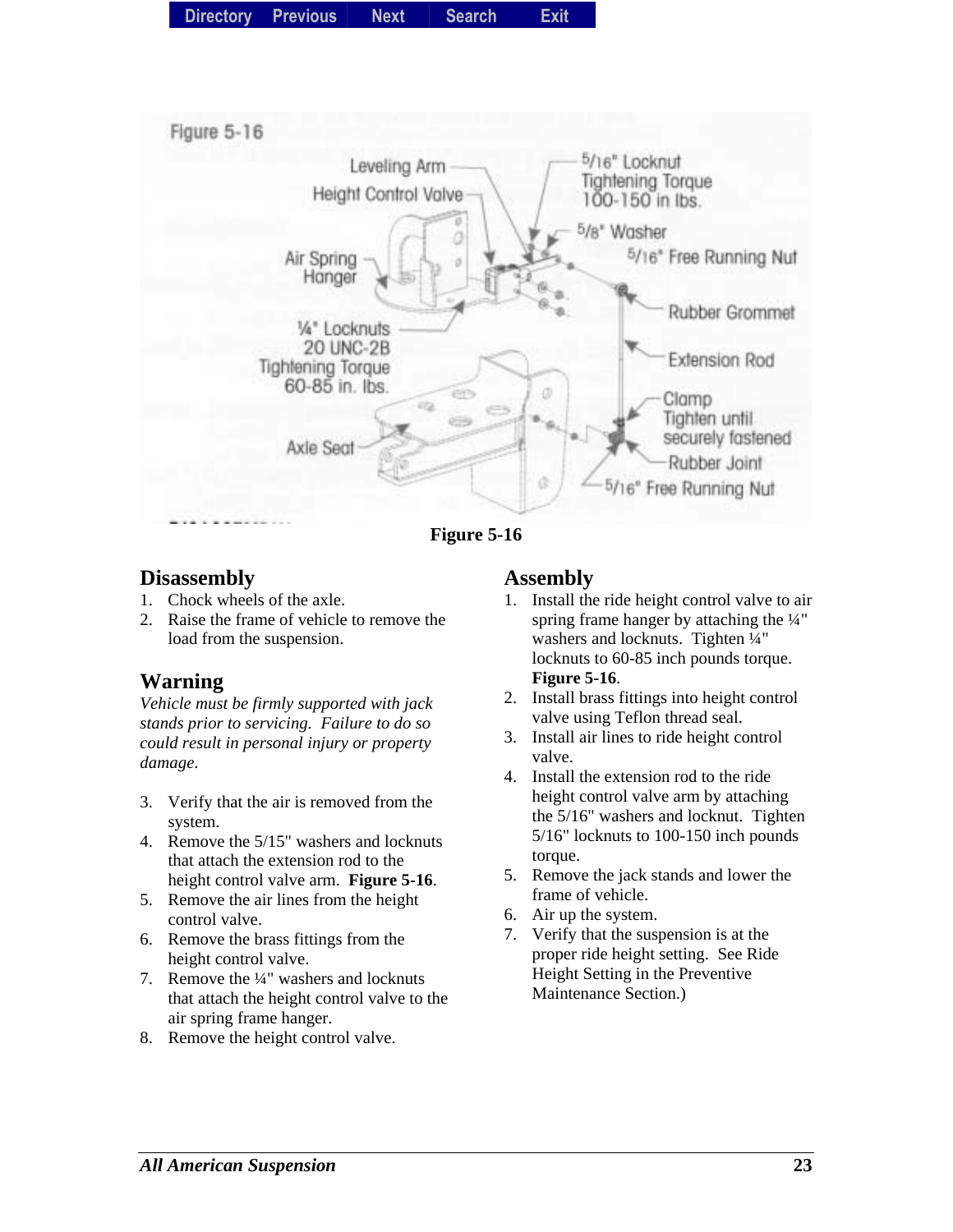